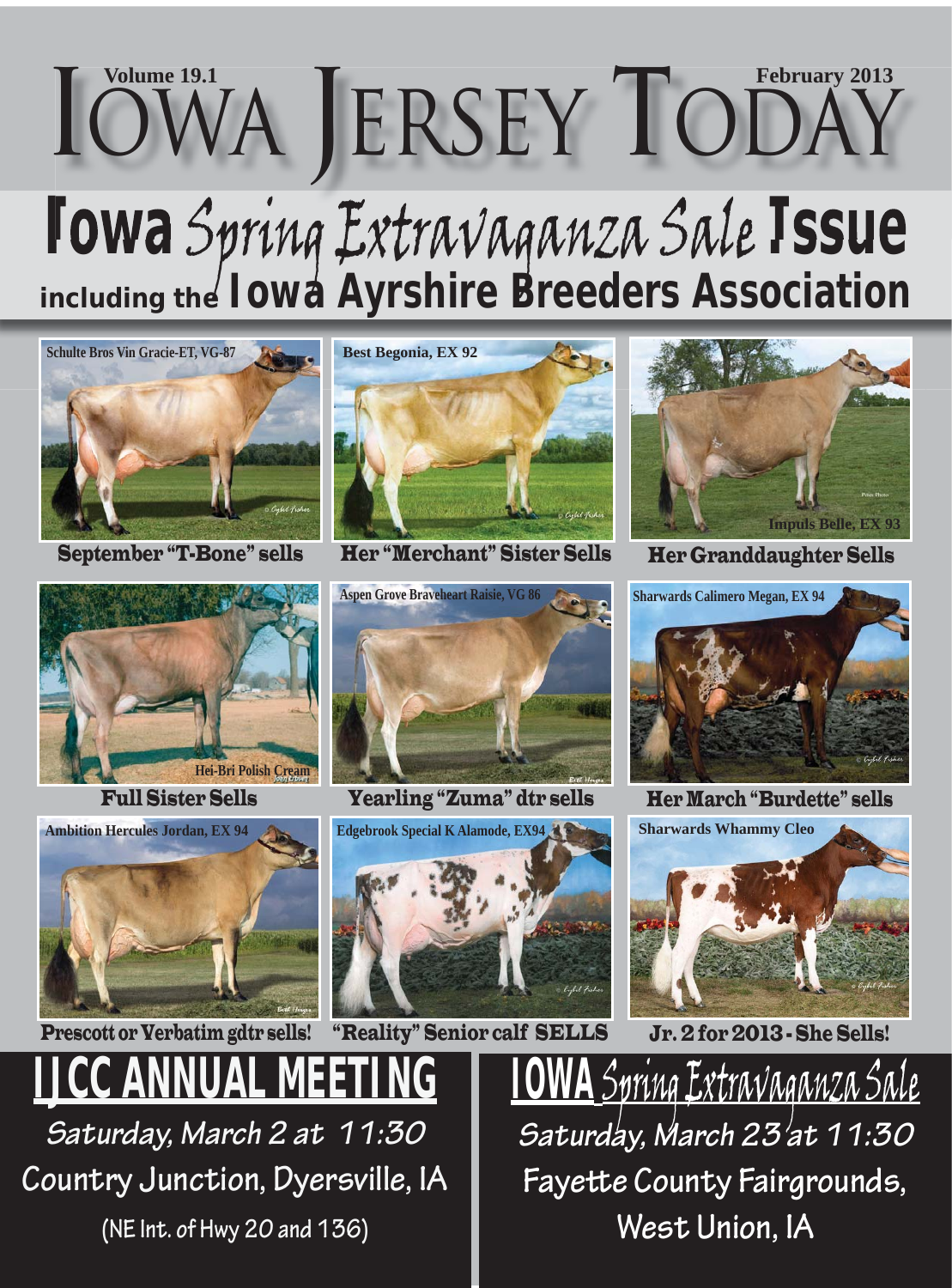## **February 2012** *Iowa Jersey Today* **Volume 18.1**

*Iowa Jersey Cattle Club* **Officers** 

**President: Jeff Holtz** 24821 13th St. Maquoketa, IA 52060 563-652-4480

#### **Vice President: Harvey Metzger** 2187 110th St. Larchwood, IA 51241

712-478-4627

**Secretary/Treasurer: Jennifer Zumbach** 3371 227th Ave. Hopkinton, IA 52237 563-580-8852 \* iowajerseycattleclub@yahoo.com

**AJCA Director: Jerry Spielman** 1892 M Road Seneca, KS 66538 785-336-2581

**AJCA-NAJ Representative: Londa Johnson** 614-296-3621 ljohnson@usjersey.com

Check out our IJCC page on the AJCA website www.usjersey.com! ALSO- see our Jersey page on the ISDA website www.iowadairy.org!

The Iowa Jersey Today is published three times annually by the Iowa Jersey Cattle Club for the Iowa Jersey Cattle Club. All correspondence and submissions should be directed to the IJCC.

 **New Subscription Rates are \$15 for one year & includes an associate membership in the Iowa Jersey Cattle Club, and \$25 for one year and includes an active membership.** Checks should be made out and sent to the **Iowa Jersey Cattle Club** Jennifer Zumbach 3371 227th Ave. Hopkinton, IA 52237 **Phone**: 563-580-8852

## Iowa Jersey Today Advertising Rates

There are several sizes to accommodate any need. Please contact Jennifer Zumbach if you have any questions.

#### **Next issue will go out in May-June 2013.**

| <b>Farm Business Ads</b> |      | <b>Company Ads</b>   |      |
|--------------------------|------|----------------------|------|
| Full Page--              | \$50 | Full Page-\$100      |      |
| $\frac{1}{2}$ Page--     | \$35 | $\frac{1}{2}$ Page-- | \$70 |
| $\frac{1}{4}$ Page--     | \$30 | $\frac{1}{4}$ Page-- | \$60 |
| Credit card--\$25        |      | Credit card--\$50    |      |

THREE Full Page Farm ads are only \$130 if paid in full with first ad. Three Company ads are \$285 if PIF with 1st ad.

2 *Iowa Jersey Today*- February 2013

|                                                                                                 | w o chocy rouwy                                          |                                                                                                 | <b>URBIT TO'T</b>                                                                                                                                                      |  |  |  |  |
|-------------------------------------------------------------------------------------------------|----------------------------------------------------------|-------------------------------------------------------------------------------------------------|------------------------------------------------------------------------------------------------------------------------------------------------------------------------|--|--|--|--|
| On the Cover                                                                                    |                                                          |                                                                                                 |                                                                                                                                                                        |  |  |  |  |
|                                                                                                 | Get ready for our Meeting (March 2) and Sale (March 23)! |                                                                                                 |                                                                                                                                                                        |  |  |  |  |
|                                                                                                 | <b>Calendar of Events</b>                                |                                                                                                 |                                                                                                                                                                        |  |  |  |  |
| March                                                                                           |                                                          |                                                                                                 |                                                                                                                                                                        |  |  |  |  |
| 2<br>22                                                                                         | meal- EVERYONE WELCOME                                   |                                                                                                 | IJCC Annual meeting, Country Junction, Dyersville, 11:30 meal, meeting to follow.<br>IA Ayrshire Winter meeting, Country Hills Clubhouse, West Union 6:30 social, 7:30 |  |  |  |  |
| 23                                                                                              |                                                          |                                                                                                 | Iowa Spring Extravaganza Sale, West Union, Fayette County fairgrounds 11:30                                                                                            |  |  |  |  |
| May                                                                                             |                                                          |                                                                                                 |                                                                                                                                                                        |  |  |  |  |
| 11<br>June                                                                                      |                                                          |                                                                                                 | The Prairieland Production Sale, West Union, Fayette County fairgrounds                                                                                                |  |  |  |  |
| 11                                                                                              |                                                          |                                                                                                 | Dairy Iowa Meeting (ISDA), Independence contact Jessica for more info 515-971-3620                                                                                     |  |  |  |  |
| August                                                                                          |                                                          |                                                                                                 |                                                                                                                                                                        |  |  |  |  |
| 10                                                                                              | Iowa State Fair Junior Jersey Show, SATURDAY, 7:30 am    |                                                                                                 |                                                                                                                                                                        |  |  |  |  |
| 8                                                                                               | Iowa State Fair Open Jersey Show, THURSDAY, 8:00 am      |                                                                                                 |                                                                                                                                                                        |  |  |  |  |
| September                                                                                       |                                                          |                                                                                                 |                                                                                                                                                                        |  |  |  |  |
|                                                                                                 |                                                          |                                                                                                 | 13-14National Cattle Congress Show, Waterloo, IA Open-13th, Youth 14th                                                                                                 |  |  |  |  |
|                                                                                                 | <u>Table of Contents</u>                                 |                                                                                                 |                                                                                                                                                                        |  |  |  |  |
|                                                                                                 |                                                          |                                                                                                 | Index to Advertisers / Calendar of Events / Iowa Jersey Today Advertising rates ------ 2                                                                               |  |  |  |  |
|                                                                                                 |                                                          |                                                                                                 | 3                                                                                                                                                                      |  |  |  |  |
|                                                                                                 |                                                          |                                                                                                 | $\overline{4}$                                                                                                                                                         |  |  |  |  |
|                                                                                                 |                                                          |                                                                                                 | 8                                                                                                                                                                      |  |  |  |  |
|                                                                                                 |                                                          |                                                                                                 |                                                                                                                                                                        |  |  |  |  |
| $14 - 15$                                                                                       |                                                          |                                                                                                 |                                                                                                                                                                        |  |  |  |  |
| 18, 20                                                                                          |                                                          |                                                                                                 |                                                                                                                                                                        |  |  |  |  |
| 18                                                                                              |                                                          |                                                                                                 |                                                                                                                                                                        |  |  |  |  |
| 24                                                                                              |                                                          |                                                                                                 |                                                                                                                                                                        |  |  |  |  |
| 26<br>2014 Iowa State Fair Open Show Judge nomination form --------------------------------     |                                                          |                                                                                                 |                                                                                                                                                                        |  |  |  |  |
|                                                                                                 |                                                          |                                                                                                 | 35                                                                                                                                                                     |  |  |  |  |
|                                                                                                 |                                                          |                                                                                                 | 35                                                                                                                                                                     |  |  |  |  |
|                                                                                                 |                                                          |                                                                                                 | BC                                                                                                                                                                     |  |  |  |  |
|                                                                                                 | <u>Index to Advertisers</u>                              |                                                                                                 |                                                                                                                                                                        |  |  |  |  |
|                                                                                                 | Bushman Dairy ----------------------------- 27           |                                                                                                 |                                                                                                                                                                        |  |  |  |  |
| Multi Rose Jerseys ----------------------------<br>Cinnamon Ridge Dairy -------------------- BC |                                                          |                                                                                                 |                                                                                                                                                                        |  |  |  |  |
|                                                                                                 | Covington Jerseys --------------------------             | 10                                                                                              | New-Ayr Farm ------------------------------ 31                                                                                                                         |  |  |  |  |
|                                                                                                 | Gaby Jersey Farm --------------------------              | 31                                                                                              | Old Bankston Ayrshires --------------------<br>29<br>30                                                                                                                |  |  |  |  |
|                                                                                                 |                                                          | Orthridge Farms ----------------------------<br>Golden Dream Jerseys --------------------<br>28 |                                                                                                                                                                        |  |  |  |  |

| Golden Dream Jerseys --------------------            | 28        | Orthridge Parilis ----------------------------- | .7U |
|------------------------------------------------------|-----------|-------------------------------------------------|-----|
| Hei-Bri Jerseys --------------------------------- 16 |           |                                                 |     |
| Holtz View Farm ---------------------------          | 12        | Sharward Farm -------------------------------   | 25  |
| Iowa Ayrshire Breeders Association ---- 6            |           | Ski Pal Ayrshires & Jerseys ----------------    | 15  |
|                                                      | 34        | Strottmann Jerseys ---------------------------  | 35  |
| Ja Glo Jerseys ---------------------------------     | 20        | Summit Farm -------------------------------     | 13  |
| Knapp Time Dairy ----------------------              | $22 - 23$ | Wapsi-Ana Swiss and Jerseys -------------- 5    |     |
| Kunde Jersey Farm ---------------------------- 9     |           | Yarrabee Farm --------------------------------  | 32  |
|                                                      |           |                                                 |     |

#### IOWA JERSEY CATTLE CLUB MEMORIAL SCHOLARSHIP

The object of this scholarship is to help further the education of worthy IJCC Junior members. It is awarded during the annual IJCC Summer Picnic annually. It is funded by:

1. A special trust fund set up by the club and overseen by the Secretary-Treasurer

2. Donations received from individuals commemorating former (or current) IJCC members  $\&$ the Jersey Community.

Donations have been made and the scholarship is given in the name of the following people (denotes contributor): Howard Lyon (Lyon family), deceased members (IJCC), John Taylor (IJCC), James Stock (IJCC), Eric Krekel (IJCC), Frieda Gates (IJCC), Ivan Gates (proceeds from a picture which was sold), Frank Scott, Pam Storbeck (IJCC, family), Joe O'Neil (IJCC), Jacob Pleis (IJCC, family), L. Claire Gates ('05 Iowa Jersey Sale donations, family, IJCC), Earl Lyon (IJCC), Robert Cline (IJCC), Joyce Muller (IJCC, family) and Gene Krekel (IJCC, Lyon Jerseys), Helen Lyon (IJCC, Robert Lyon, Lyon Jerseys), Russell "Bud" Lyon (IJCC, Lyon Jerseys), Ryan Graber (IJCC), Mary June Metzger (IJCC), and Brodie Lantzky (IJCC), Don Bauwens (IJCC), Anna Mary Kunde (IJCC), Norma "Duffy" Lyon (IJCC, Dennis and Cheryl Cline, Dave and Jennifer Zumbach, Lyon family-Duffy memorial), and Wendell Nicklin (IJCC). The IJCC donates money toward the scholarship in lieu of sending flowers for the services. Thank you to all who make this scholarship possible by contributing in memory of IJCC members and members of the Jersey Community. Please contact Jennifer Zumbach for information about the IJCC Memorial Scholarship.

*<u>On</u>* 

#### *Calendar of Events*

- meal- EVERYONE WELCOME
	- Ma
	- 11 The Prairieland Production Sale, West Union, Fayette County fairgrounds **Jun**
	- 11 Dairy Iowa Meeting (ISDA), Independence contact Jessica for more info 515-971-3620 Au
	- 10 Iowa State Fair Junior Jersey Show, SATURDAY, 7:30 am
	- 8 Iowa State Fair Open Jersey Show, THURSDAY, 8:00 am
	- Sep

### $\frac{Ta}{Ind}$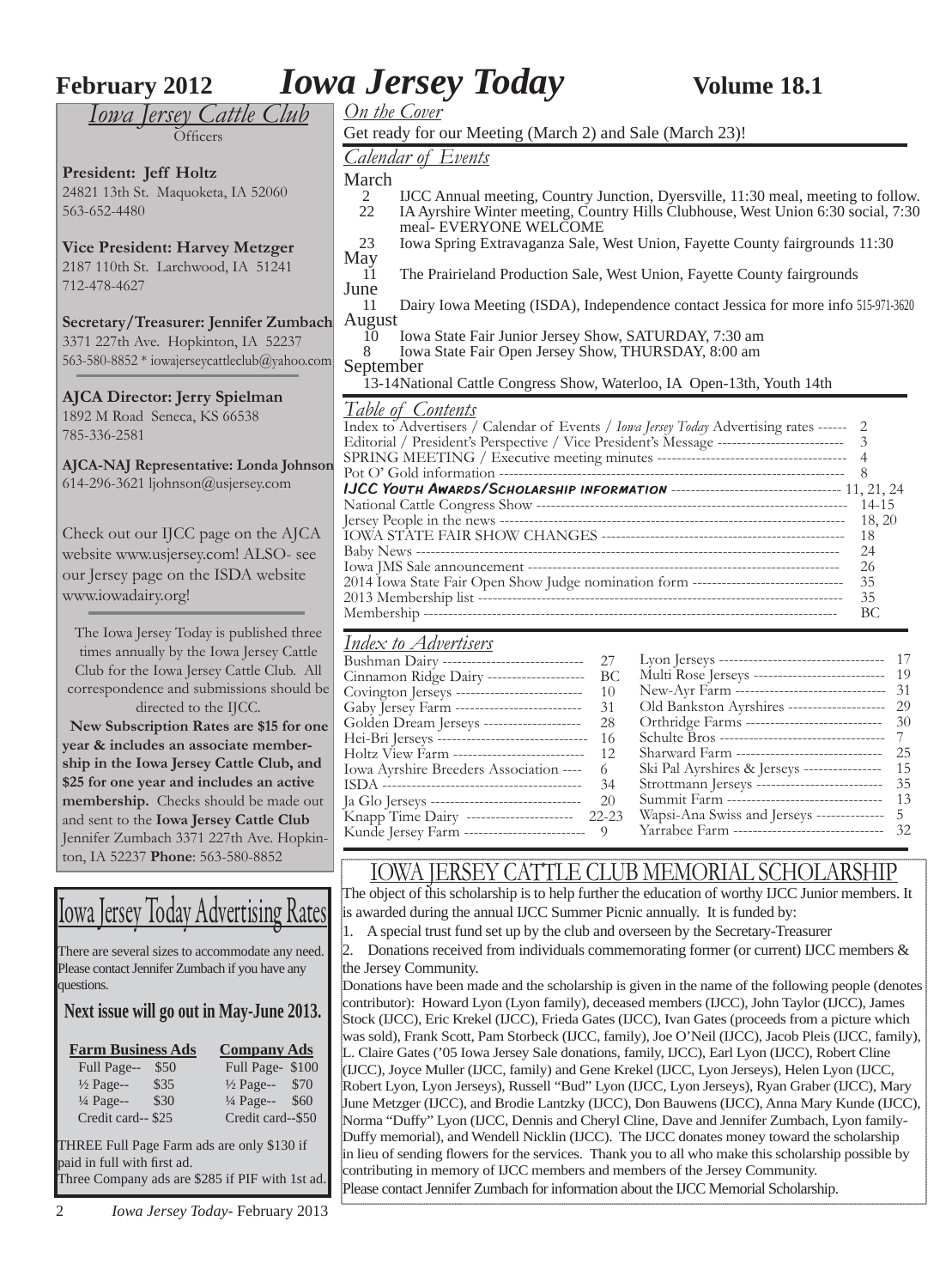

#### **President's Perspective**

Hope that this issue finds you all well and hopefully enjoying the winter that we have had. It would be great to see as many of you as possible at the State Jersey meeting on March 2nd, at the Country Junction restaurant in Dyersville, IA. We have a lot of items to discuss. So your

input is greatly needed.

Also it would be great to see as many of you at the state sale in West Union on March 23rd as well. There will be something for everyone. From a show prospect to a high genomic heifer, to a bulk tank-filler, it will be there. So tell all that you know. Lets make this the best state sale ever.

On another note it's with sad heart to tell you about one of the oldest & Finest Jersey herds in the Midwest, calling it quits. Maple Lawn Jerseys milked the last cows on Saturday morning, February 9th. Jerseys have been milked there since 1906. It has been an honor & privilege to have worked with Dan & Connie Schweigert over these past years. Their friendship & knowledge will never be forgotten. From the late nights sitting up at the Illinois State fair watching animals or the phone conversations, or sitting at the kitchen table to a great conversation looking out the window at some of the finest Jerseys anywhere. We will always stay in touch. Congrats to Kevin and Cari Knapp for purchasing the Maple Lawn herd. You got one of the best herds around.

With that I had better get this off to Jennifer ASAP before I get the call. Hope to see as many of you at either the state meeting or at the state sale.

Also I would like to announce that I will be seeking another term as your President if you will have me.

Until next time, *Jeff Holtz*

## **RECIPE CORNER**

#### **Favorite apple recipe**

*Carol Pfl ughaupt, Central City*

1 can pie filling 1 box cake mix 6 T butter

Use a crockpot - grease sides & bottom.

Pour in 1 can of apple pie filling into pot. Add a yellow cake mix - dry on top of apples. Add 6 T. melted butter over top of cake mix. Do not Stir. Cook for about 4 hours on high. Serve with whipped cream or ice cream.

> Can use other pie fillings or cake mixes. *Smells so good while cooking*



#### **Vice President's Message**

Hello again! I hope everyone's winter is going well.

 I would like to encourage our membership to help support the IJCC activities in the coming months. Let's all renew our memberships and try to attend our March Annual Meeting.

We need help to make decisions and keep our IJCC active in the dairy world.

 I would like to encourage everyone to support our upcoming spring Jersey sale. We need quality consignments and interested buyers. It seems there is always a cull or two that can be shipped and replaced thereby making improvements with minimal cash output. So let's do our best and support our March 23rd State Jersey Sale.

Until Next Time, *Harvey Metzger*



#### **Editorial**

 *I really hope you enjoy this issue!* We have some new faces and many 'old faithful' advertisers. We have many Ayrshire Breeders included in this special combined issue- Thank You! I could not do this publication without your support as members and/or advertisers. I hope

you feel like you get more than your money's worth. I've found myself working in the wee hours of the morning as to take advantage of the time without 'helpers'... plunking of the keyboard is not helpful with this project!

 We are looking forward to seeing many of you to at the Annual Spring meeting. It has moved to the Dyersville Country Junction for this year. Please bring your family for the excellent food and enjoy the conversation and club discussion. We will make sure to get through the club business quickly to make sure you have enough time to get back home for milking. *Yes, this may arrive after the meeting, that's why we sent the post cards out, but on the off chance it makes it before- you'll want this information!!*

 Make sure to send your 2014 Iowa State Fair judge nominations to President Jeff Holtz. Those will be voted on at the Spring meeting. Information is on the inside back cover. There are many Jersey Youth opportunities coming up- I've listed some on page 11. Please take advantage of them!

 Sounds like there are more cattle being added daily to the Spring Sale line-up. The catalog can be found on the US Ayrshire Breeders' website once it's out. Please take a lookthere should be something to fill your needs. We'd like to welcome Jason Steinlage, who'll be reading pedigrees this year. Thank you to Eric Lang, who's done a great job for years. Proudly yours, *Jennifer Zumbach*

### **Noodles**

*Jennifer Zumbach- originally from the old Jersey cookbook - Mrs. Milford Nabholz, Hawkeye, IA* Beat 3 eggs until very light. Add 3T cream (I use Jersey milk) 3/4 t salt and 1/4 t pepper Mix and add ¼ c flour which has been sifted with 1 ½ t baking powder. Then add enough (1+ cup) flour to make $\frac{1}{2}$ a still dough. Roll on floured board. Allow to dry at least 15 minutes and cut as desired. I let dry additional

couple hours or overnight between two towels, then freeze.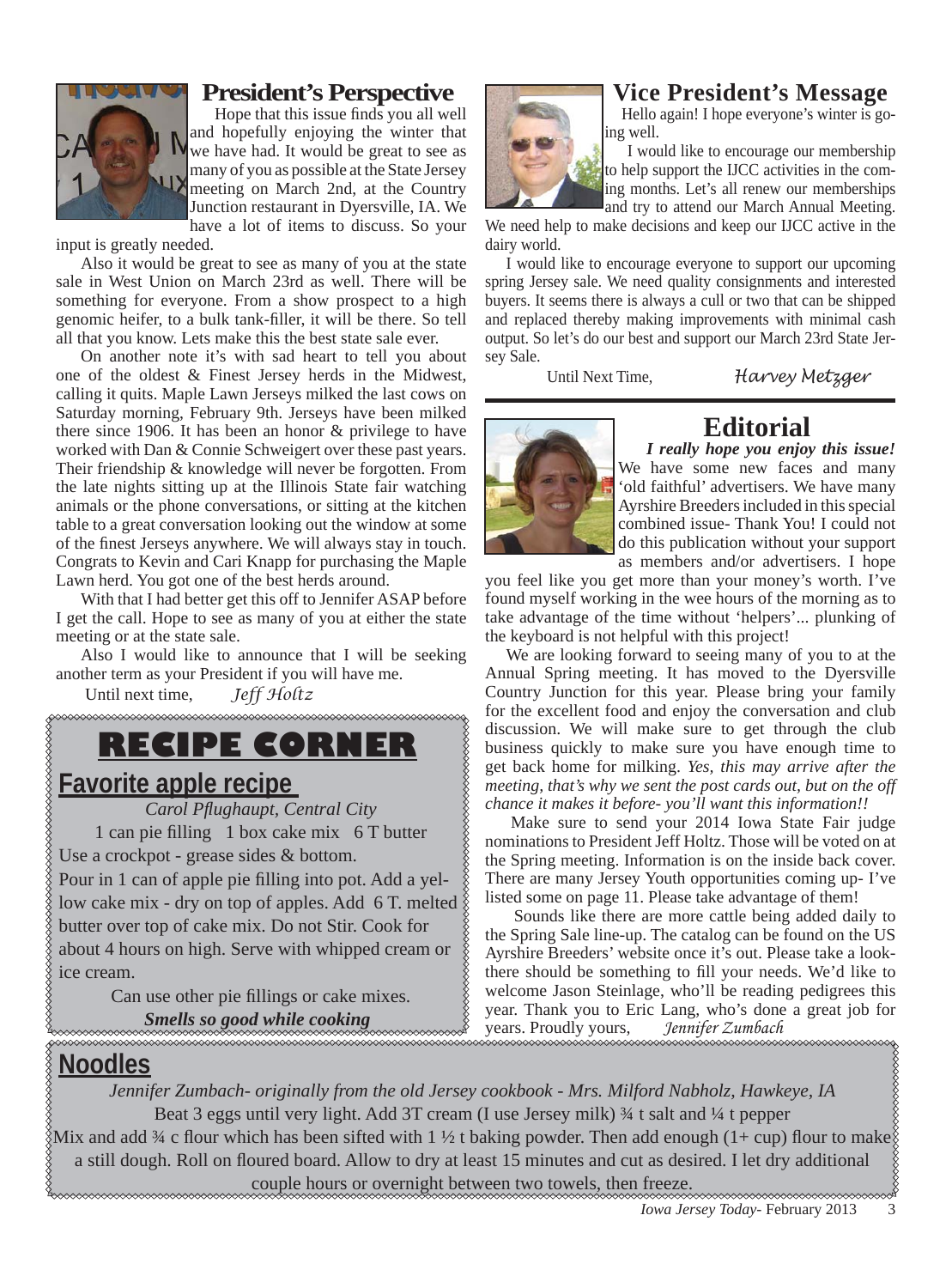# **2013 IJCC SPRING MEETING**

The Annual Meeting of the Iowa Jersey Cattle Club will be held on *Saturday, March 2nd* at the *Country Junction, Dyersville at 11:30.* 

Homestyle meal includes warm entree, rolls, cottage cheese, fruit pie and ice cream. (1/2 price - kids under 12, under 5 free) *RSVP to Jennifer at iowajerseycattleclub@yahoo.com or 563-580-8852 by FEBRUARY 27th.*

### *Topics up for discussion*

- *State Sale*
- *Pot O' Gold Sale*
- *Selection of 2014 IA Jersey Show judge*
- *Other future IJCC activities*
- *Election of Offi cers*
- *Iowa JMS Sale*



*Please join us for the meal, conversation and discussing the Iowa Jersey Cattle Club business.*

## *2012 Executive Meeting minutes*

The Executive meeting of the Iowa Jersey Cattle Club was called to order by President Jeff Holtz at 7:10 PM on January 14, 2013.Vice President, Harvey Metzger and Secretary-Treasurer Jennifer Zumbach were also present. Business discussed included:

• State Sale will be a week earlier than the Minnesota Sale. It will be on March 23rd at the Fayette County Fairgrounds, West Union. Harvey said there would be some people coming from NW Iowa to help show animals through the ring. We will have the 3rd Hawkeye Pot O Gold sale this year with 4 head, available only to youth. There will be a 25% commission which will directly go into the fund to be paid out when these animals have productions records to compare. Next year we will present awards for the 1st year of animals sold. Jennifer mentioned plans to include Ayrshire Breeders in the Winter magazine as a Sale Issue.

• Several locations were mentioned for the Spring meeting. We thought we'd try the Country Junction, Dyersville to see if we could increase attendance. It will be on March 2nd at 11:30. Jennifer will send a post card out to members with this information included.

• State Fair- Rhonda Guy shared changes with PDCC members, Jeff shared them with us. (They are printed in this issue). Joe Stanek will judge the show this year. *(update- he had a conflict with the new schedule- so Rhonda is currently checking with Mark Rueth)*. The ISU Dairy Science Club will do the Boulevard of Breeds this year with animals from Churchill and Lyon families. There will be a nomination form in the Winter IJT for judges for the 2014 Iowa State Fair Show.

• Budget- Balance in checking is \$817.88, 2007 Convention Savings is \$7898.13 and the UBS Scholarship fund is \$10784.46. Jennifer presented the balance sheet from the past year and a budget for 2013 for review. It will be voted on at the Spring meeting.

• Iowa Jersey Today-Jennifer would like to increase business advertisements, and encouraged members to think of businesses they work with that might advertise.

• Summer Picnic- suggestion was Maxwell's. Jeff will call Amy or John. Others are welcome to volunteer. Please let one of the officers know if you would like to host the 2013 IJCC picnic.

- AJCA Nominations- Lyon Jerseys were nominated for Master Breeder, Dr. Ronald Horst for Meritorious Service.
- Kara Maxwell and Megan Lien will both be nominated for AJCA Youth Achievement awards
- Brian Lantzky mentioned Iowa could have enough cattle to have a JMS sale this spring. Jeff and Harvey thought he should get some more information and bring it to the Spring meeting for discussion.

The meeting adjourned at 8:00pm.

Respectfully submitted, Jennifer Zumbach, Secretary

4 *Iowa Jersey Today*- February 2013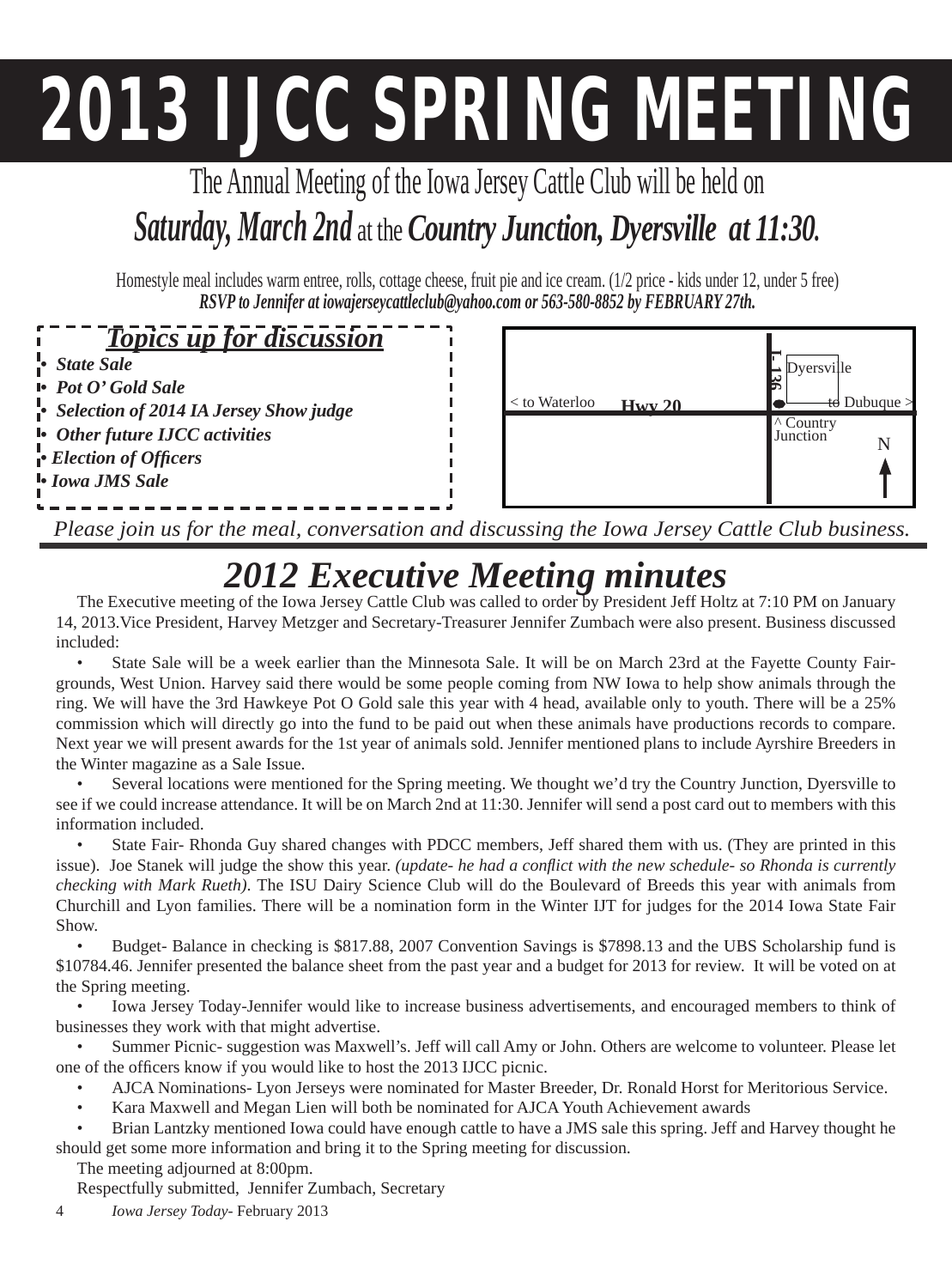Hawkeye **Pot O' Gold**

The **Hawkeye Pot 0' Gold Sale** is open to all Juniors between the ages of 7 and 20 (inclusive) on January 1 of the sale year.

 The members of the Iowa Jersey Cattle Club established the Hawkeye Pot O' Gold Sale to provide Juniors the opportunity to purchase outstanding heifers for both type and production for the foundation of their future herds and a chance to win back some of their purchase price by doing a good job of raising and milking their animal.

Twenty-five percent (25%) of the gross of these sales will be set aside as a Pot O' Gold fund. This will be awarded to the Juniors whose calves purchased in this sale have the highest Combined Fat and Protein actual pounds, provided they calve before reaching 30 months of age. Records must be made on DHIA, regularly, organized DHI or any form of test recognized by the IJCC Pot O' Gold Committee.

 All heifers must be tested in the DHI or DHIA herd owned by the purchaser, parent or legal guardian – except in the event this is not possible, a written request may be made to the Committee for permission to test the heifer in another herd in an adjoining county or area. Loss, death or transfer of ownership of any purchase before the record is completed eliminates that heifer and owner from the competition. The 1st Place animal's owner will receive 50% of the Pot O' Gold fund and the remainder of the heifers completing the contest qualifications will receive compensation.

*Contact Brian Lantzky with questions heibri@iowatelecom.net 563-379-1372* 

8 *Iowa Jersey Today*- February 2013 *Cinnamon Ridge TBone Vandita* BORN 06/25/2012 *Dam: Multi-Rose Militia Vivian-ET, 76%*  2-03 276 14520 5.6 816 4.2 612 2120C ME 16001 836 646 2224C *Gdam: Cave Creek 879 Lemvig Vetch, EX 92%*  7-02 305 26160 5.5 1437 3.6 934 3229C 4 lac totals 108036 6740 3884 *Consignor Cinnamon Ridge Dairy, Donahue, IA Lyleschlomer Hancock Justine*  BORN 11/19/12 *Dam: Two Brothers Louie 22, VG 81% GJPI 139* 1-11 287 13,180 3.9 516 3.1 404<br>ME 16.659 649 509 ME 16,659 649 *Grandam: Forest Glen Jacks Jinx*  3-06 309 14,295 4.1 580 3.4 499 ME 16,659 649 509 *Fourth dam: Forest Glen VD Jade Excellent 90 Fifth dam: Havs Chief Berretta Jade Excellent 95 Consignor Covington Jerseys, Leon, IA*  **2013 Consignments** *Golden Dream Hebo Absentee*  BORN 11/15/2012 *Dam: Golden Dream Justin Absentee VG-83* 1-11 305 2 15050 4.7 706 3.8 572 94DCR 1924C 2-11 305 2 16850 4.5 751 3.8 640 85DCR 2091C *Grandam: Golden Dream Gem America EX-90*  4-10 305 2 17780 5.0 895 3.8 672 88DCR 2325C *Fourth dam: Golden Dream Connection Abby VG-85 Fifth dam: Golden Dream Online Abril EX-93 Consignor Golden Dream Jerseys, Decorah, IA* **Juniors 7-20 take a look at building your herd and possibly earning money back in the future! Purchase one of these fine heifers at the 2013 Sale!**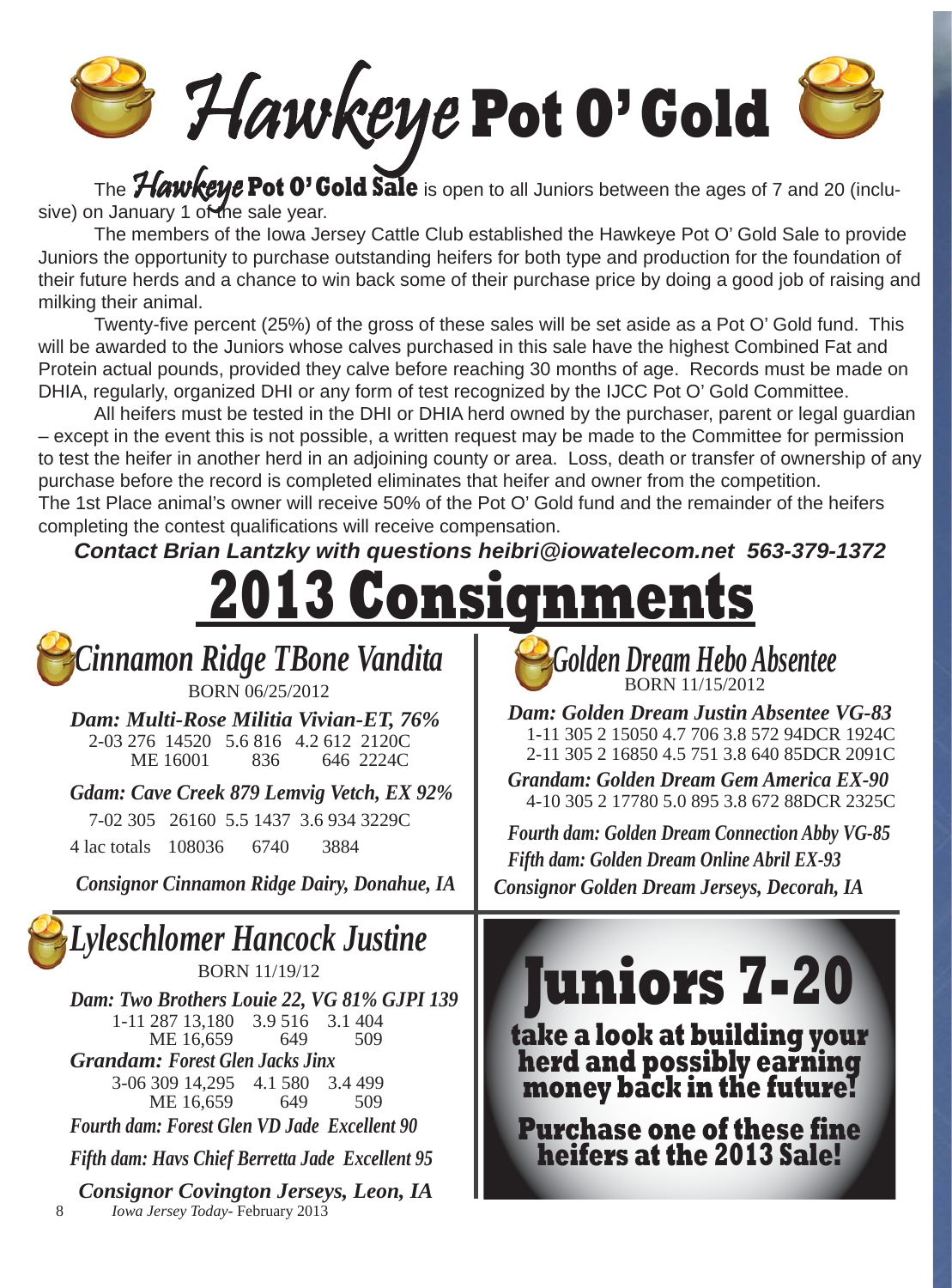# Iowa Jersey Cattle Club Youth Awards

- *Iowa Jersey Breed Award- Youth ages 16 to 19 encouraged to apply. The application is judged by the IJCC Executive Committee.* It is available to any IJCC Junior member who has an outstanding Jersey Youth career. *The winner of this award receives a Jersey heifer calf and is then nominated for the National Jersey Junior Achievement Contest this fall.*
- *Iowa Jersey Cattle Club Annual Memorial Scholarship* is awarded to an Iowa Jersey youth planning to or attending an institution of higher learning (two or four year school). The winner is also nominated for the National Jersey Junior Achievement Contest this fall. Applications are available upon request. *The Scholarship is \$500, paid at end of first collegiate semester.*
- **Iowa Jersey Princess** You must be between the ages of 16 and 21, and involved in raising Jerseys. As Iowa Jersey Princess, you will have the opportunity to represent the Jersey Breed in the Iowa Dairy Princess Pageant this August. You will be asked to hand out ribbons during the Iowa State Fair Junior & Open Jersey Shows and help at the State Jersey Sale. Additionally you will be eligible to represent Iowa at Louisville in November in the National Jersey Queen Contest.

## ALL STATE APPLICATIONS ARE DUE JUNE 1st. *If you are interested in applying for one of the*

*above Iowa Jersey Cattle Club Youth awards, please obtain an application online http://jerseysites.usjersey.com/ iowajerseys/activities.htm or by contacting the Jennifer Zumbach at iowajerseycattleclub@yahoo.com or 563-580-8852.* 

*You must be an IJCC Junior member- if you are not yet- send \$1 Junior Membership to IJCC- Jennifer Zumbach 3371 227th Ave. Hopkinton, IA 52237 by June 1st. All State awards will be announced at the Summer IJCC Picnic.*

### **AJCA JERSEY SCHOLARSHIP APPS. DUE JULY 1**

The AJCA Scholarship Program provides financial support for Jersey youth enrolled in colleges or universities or, in some cases, youth seeking hands-on experience in the development and management of Registered Jersey™ cattle.

 Applicants must be a junior or life member of the American Jersey Cattle Association upon submitting their application. A minimum grade point average of 2.5 (on a 4.0 scale) is required to apply for these scholarships. A copy of the applicant's high school or college transcript must be included with the application form.

 The largest award is the Russell–Malnati Scholarship for Advanced Studies of \$5,000. Undergraduate students who have completed *at least* one-half of coursework credit hours required for a degree in dairy science, animal science *(dairy emphasis)*, large animal veterinary practice, dairy production or manufacturing, or dairy product marketing, and graduate students in those program areas are eligible to apply.

The William A. Russell Memorial Scholarship of \$1,000 will be presented to a student who will begin a program of study at an accredited college or university in the fall of 2012.

The Cedarcrest Scholarship of \$1,000 will be awarded to an undergraduate or graduate student seeking a degree in large animal veterinary practice, dairy production, dairy manufacturing, or dairy product marketing.

 The V. L. Peterson Scholarship and Paul Jackson Memorial Scholarship will be awarded to students who have completed at least one year of college or university work.

 Also to be awarded is the Bob Toole Jersey Youth Award, which can be used for either college expenses or a well-defined practical experience related to breeding, developing and showing Registered Jerseys™.

Residents of Georgia, Florida, North Carolina, South Carolina, Tennessee and Virginia who are at least high school graduates, but not older than 36 years of age as of January 1, are eligible to apply for the Reuben R. Cowles Jersey Youth Award. Applicants must state whether the award money will be used for to support their education or to fund a trip to the All American Jersey Show and Sale, the AJCA-NAJ Annual Meetings or other Jersey educational activities.

Applications for the 2012-13 scholarships will be posted on the USJersey website at www. usjersey.com/Youth Program/scholarshipinfo.html.

Applications and transcripts must be received at AJCA office at 6486 E. Main Street, Reynoldsburg, OH 43068-2362 no later than July 1. For more information, contact Dr. Cherie Bayer, AJCA Director of Development, at 614/861-3636.

**MANY IOWA YOUTH HAVE RECEIVED ONE OF THE NATIONAL SCHOLARSHIPS IN THE PAST. DON'T PASS UP THIS OPPORTUNITY - APPLY TODAY!**

## *NDB Scholarship Apps. due April 15th!*

Applications are being accepted for 20 college scholarships that are awarded by America's dairy producers, through the *National Dairy Promotion and Research Board (NDB)*. NDB helps fund the programs and initiatives of Dairy Management Inc.<sup>™</sup>, which manages the national dairy checkoff program. Scholarship criteria include academic achievement, a career interest in a dairy-related discipline, and demonstrated leadership, initiative and integrity. The value of 19 of the scholarships is \$1,500. In addition, the NDB awards one \$2,500 James H. Loper Jr. Memorial Scholarship to the outstanding scholarship recipient. Supporting Points:

•Eligible undergraduate students (sophomore through senior) enrolled in college/university programs that emphasize dairy can apply.

• Majors include: communications/public relations, journalism, marketing, business, economics, nutrition, food science, and agriculture education.

• Interested students can download an application http://www.dairycheckoff. com/AboutUs/Pages/Scholarship.aspx. Completed applications and all required documentation should be submitted to the **NDB c/o Jolene Griffi n, DMI, 10255 W. Higgins Road, Suite 900, Rosemont, IL 60018-5615, by April 15.**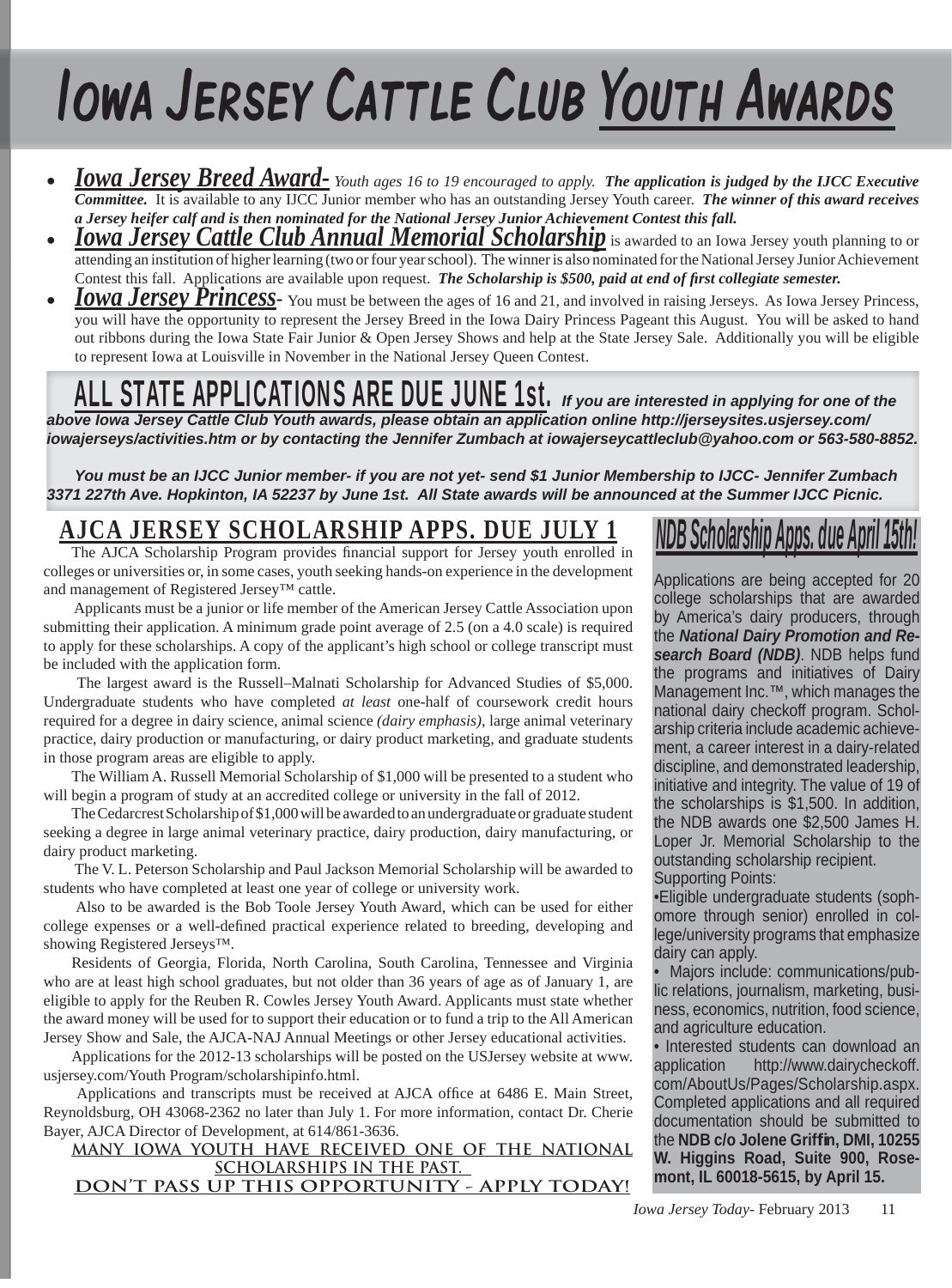## **National Cattle Congress Jersey Show Results**

#### *Open Show Winners*

\* Friday, September 14, 2012

- Randy Franck and Bob Breitprecker, judges
- \* *Grand & Senior Champion (Res. Supreme)-* Schlecht Iatola Suzie
- \* *Reserve Grand & Res. Senior Champion-* Freeman-Holtz Nadia
- \* *Junior & Supreme Junior Champion-* Enniskillen Reagan Suzy

\**Reserve Junior Champion-* Edgebrook Getaway Midnight

#### *Junior Heifer Calf (6)*

- 1. Arthuracres, Edgebrook Grand Monique
- 2. Le-O-La Holsteins, Nabholz Tequila Sara
- 3. P&A Ayrshires, Bambi Tequila Ellen
- 4. Holtz-View Farm, Kunde Tequila Jewel
- 5. Rockin-K Holsteins, Rockin-K Tequila Jozie
- 6. Granite Top Dairy, Hei-Bri Riley Ivy

#### *Intermediate Heifer Calf (4)*

- 1. Arthuracres, Edgebrook Getaway Midnight
- 2. Le-O-La Holsteins, Shocker Amedeo Mamie
- 3. Morgan Richey Jerseys, Morgan Richey Furor Angie IV
- 4. Ja-Glo Jerseys, Deery

#### *Senior Heifer Calf (3)*

- 1. Mike & Brenda Dilly &Jason Steinlage, Edgebrook Sonic Caboom
- 2. Morgan Richey Jerseys, Morgan Richey Furor Kelly
- 3. Holtz-View Farm, Freeman-Holtz Willamena

#### *Summer Yearling Heifer (5)*

- 1. Steinlage Jerseys/ J-Volker, Enniskillen Reagan Suzy
- 2. Arthuracres, Edgebrook Tequila Nirvana
- 3. Ja-Glo Jerseys, Pepper
- 4. Holtz-View Farm, Freeman-Holtz Minister Josie
- 5. Ja-Glo Jerseys, Vanna

#### *Junior Yearling Heifer (4)*

- 1. Arthuracres, Miss Nevada Lexus
- 2. Erbacres, Erbacres Annabeth
- 3.Holtz-View Farm, Freeman-Holtz Amy
- 4. Rockin-K Holsteins, Rockin-K Prncess Jazmin

#### *Winter Yearling Heifer (2)*

- 1. Morgan Richey Jerseys, Morgan Richey C Gar Angie II
- 2. Barglof Farm, Kunde Dominic Sprite

#### *Senior Yearling Heifer (1)* 1. P&A Ayrshires, Bambi Gibbs Excitation Susie

#### *Junior Best Three (3)*

- 1. Morgan Richey Jerseys
- 2. Holtz-View Farm
- 3. Ja-Glow Jerseys

#### *Junior Three Year Old (5)*

- 1. Steinlage Jerseys/J-Volker, Schlecht Iatola Suzie
- 2. Nabholz Farm, K&M Norstar Charity
- 3. Ja-Glo Jerseys, Fancy
- 4. Rockin-K Holsteins, Rockin-K Iatola Jerzie
- 5. Holtz-View Farm, Freeman-Holtz Nibbles

#### *Senior Two Year Old (2)*

- 1. Ja-Glo Jerseys, Sandy
- 2. Holtz-View Farm, Gibbs Eclipse Believe

14 *Iowa Jersey Today*- February 2013

#### *Senior Three Year Old (1)*

1. Holtz-View Farm, Freeman-Holtz Nadia

#### *Four Year Old (1)*

- 1. Holtz-View Farm, Maple Lawn Furor Farra
- 2. Holtz-View Farm, Freeman-Holtz Deluxe Mary
- 3. Ja-Glow Jerseys, Rocket

#### *Best Three Head (2)*

- 1. Holtz-View Farm
- 2. Ja-Glo Jerseys

#### *Pioneer Youth Show Winners*

Saturday, September 15, 2012

- \* Perry Phend and Steve Armbruster, judges
- \* *Grand and Senior Champion-* Maple Lawn Furor Farra,
- \* *Reserve Grand and Senior Champion-* Freeman-Holtz Deluxe Mary
- Junior Champion- Edgebrook Tequila Nirvana
- \* *Reserve Junior Champion-*Edgebrook Grand Monique

#### *Junior Heifer Calf (5)*

- 1. Brian Arthur, Edgebrook Grand Monique
- 2. Kaleb, Cole & Carter Kruse, Bambi Tequila Ellen
- 3. Rachel, Riley, Regan, Royce Demmer, Nabholz Tequila Sara
- 4. Mary Holtz, Kunde Tequila Jewel
- 5. Eric Richards, Hei-Bri Riley Ivy

#### *Intermediate Heifer Calf (3)*

- 1. Brian Arthur, Edgebrook Getaway Midnight
- 2. Alicia Richey, Morgan Richey Furor Angie IV
- 3. Rachel, Riley, Regan, Royce Demmer, Shocker Amedeo Mamie

#### *Senior Heifer Calf (2)*

- 1. Alicia Richey, Morgan Richey Furor Kelly
- 2. Mary Holtz, Freeman-Holtz Willamena

#### *Summer Yearling Heifer (2)*

- 1. Brad Arthur, Edgebrook Tequila Nirvana
- 2. Mary Holtz, Freeman-Holtz Minister Josie

#### *Junior Yearling Heifer (4)*

- 1. Brian Arthur, Miss Nevada Lexus
- 2. Connor Erbsen, Erbacres Annabeth
- 3. Mary Holtz, Freeman-Holtz Amy
- 4. Makenzie Shover, Rockin-K Prncess Jazmin

#### *Winter Yearling Heifer (2)*

- 1. Alicia Morgan, Morgan Richey C Gar Angie II
- 2. C.J. Lyon, Kunde Dominic Sprite

#### *Senior Yearling Heifer (1)*

1. Kaleb, Cole & Carter Kruse, Bambi Gibbs Excitation Susie

#### *Two Year Old (2)*

- 1. Mary Holtz, Gibbs Eclipse Believe
- 2. Mary Holtz, Freeman-Holtz Nibbles

#### *Three Year Old (1)* 1. Mary Holtz, Freeman-Holtz Nadia

#### *Four Year Old (2)*

1. Mary Holtz, Maple Lawn Furor Farra

2. Mary Holtz, Freeman-Holtz Deluxe Mary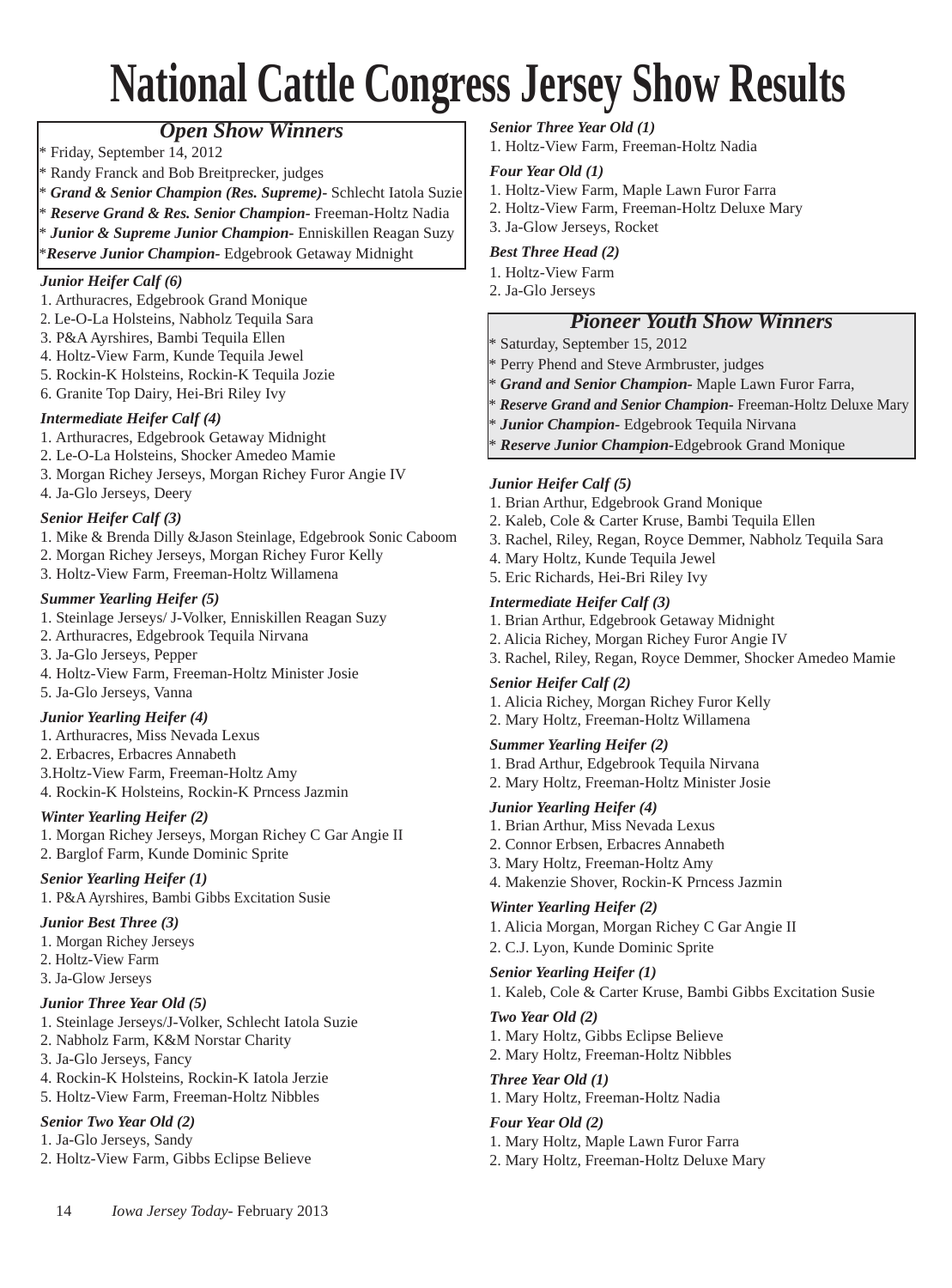### *Kruse's heifer wins Cattle Congress Scholarship Show*

#### *By Jean Caspers-Simmet - simmet@agrinews.com*

WATERLOO, Iowa —Cole Kruse, 12, of Dyersville received a \$2,000 college scholarship Sept. 15 for winning the National Cattle Congress Iowa Supreme Champion Dairy Heifer Scholarship Show with his Ayrshire senior calf, Covey P&A Reality Jamaica.

The show was new to the National Cattle Congress Fair.

Lars Sivesind, 19, Waukon, was second with his Guernsey senior yearling, Prairie Moon Yogi Bliss. His heifer was supreme champion at the Allamakee County Fair. He received a \$1,000 scholarship. Dana Sickles, 10, Marengo, finished third with her Holstein summer yearling, To-Mar Mello Liva-Red. Her heifer was supreme champion at the Iowa County Fair. She received a \$500 scholarship.

Kruse's calf was supreme champion at the Delaware County Fair. Danielle Kiefer, assistant dairy superintendent and scholarship show

organizer, said that 24 young people entered heifers and 21 showed up. "We were pleased with the show," Kiefer said. "We'll do it again next year, and we may expand it to include youth from other states."

These scholarships will be put into a trust until the recipients have completed their first semester of college and can be used at a college of their choice. The Supreme and Reserve Supreme Junior Champions of each county fair is eligible to compete in this class.

Youth Show judges were Randy Frank and Robert Breitspecher.

There were 180 head of cattle exhibited in the open show and 150 head exhibited in the youth show. Kiefer said about 300 head of cattle were involved between the two shows.<br>*Junior Show Junior Champion Junior Show Junior Show Grand Champion* 





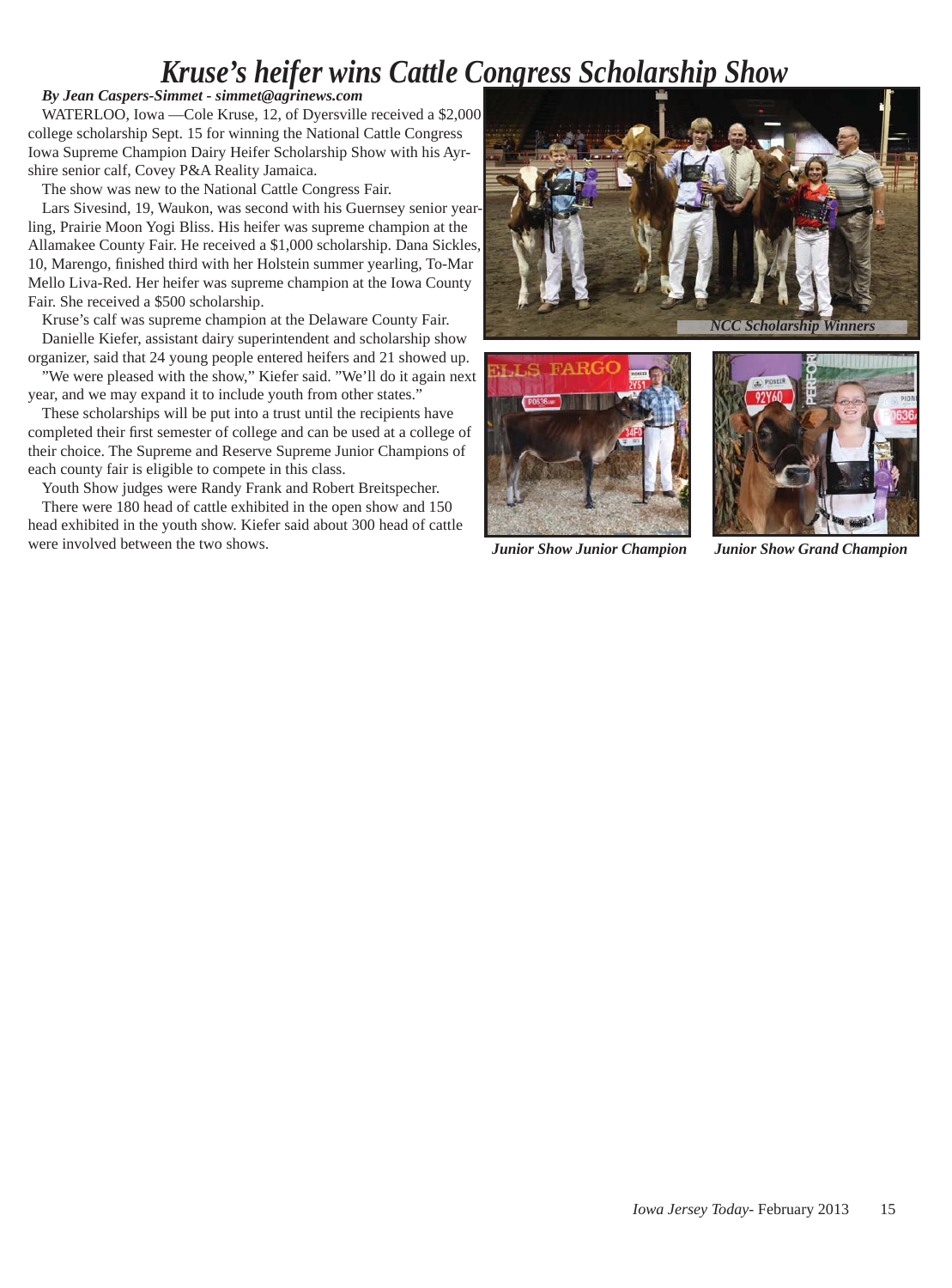## *NORMAN NABHOLZ IS 10TH RECIPIENT OF MAX GORDON AWARD*

Norman Nabholz, West Union, was named the 10th recipient of the Max Gordon Recognition Award. He was honored at a ceremony held dur-

ing the National Jersey Jug Futurity in Louisville, Ky., on November 4, 2012. The Max Gordon Recognition Award is given annually to an exhibitor who possesses the five key elements for which the award's namesake stood: sportsmanship, ethics, professionalism, ability and promotion of the Jersey cow. Recipients are chosen by a committee of individuals who have previously received the Max Gordon Recognition Award.

"It is fitting that Norm receive this award as he and Max were longtime friends and shared a mutual respect for each other as promoters of the Jersey breed," said Phil Gordon, Syracuse, Ind., son of the late Max Gordon. "Norm has brought young people and the Jersey cow together countless times over the years; many of these young people are breeding Jersey cattle today thanks to Norm's mentoring abilities."

Nabholz is known across the dairy industry for having a keen eye for the kind of cattle that can bring premium prices in the auction ring and earn purple banners in the show ring. He has owned or sold 16 cows that earned Grand Champion titles at World Dairy Expo; two were subsequently named Supreme Champion. He has also exhibited two National Grand Champions (Responses



Josh Gordon, Norman Nabholz and Phil Gordon

Wonder in 2001 and Blacky Rose of Briarcliffs in 2002), two winners of the National Jersey Jug Futurity (K.J.F Dynamo Lassie Jill in 1983 and Nabdon Second Patsy in 1992) and two Grand Champions of the Royal Agricultural Winter Fair (RAWF). He has been presented with the Premier Breeder and Premier Exhibitor banners at shows from coast-to-coast.

Nabholz has operated a sales business from Nabholz Farm since 1975. Though 80% of the business receipts come from selling cattle to commercial dairy producers across the country, Nabholz is widely recognized for his elite sales which have auctioned some of the Jersey and Holstein breed's high selling females. Two special offerings held in conjunction with the Field of Dreams series managed by Nabholz—Primetime in the Heartland and Chosen Few at Country Hills—rank as the Jersey breed's historical high and second high-averaging sales with respective averages of \$8,823.48 and \$8,506.82. The second high-selling female in breed history, Llolyn Jude Griffen-ET, sold through the Field of Dreams III sale in June 2005 for \$80,000 and then became National Grand Champion five months later.

Nabholz has judged dairy cattle domestically in more than 30 states and internationally in four Canadian provinces, Australia, Argentina, Ecuador and Mexico. He has judged both World Dairy Expo and the RAWF three times and served as an official for the Hoard's Dairyman judging contest.

Though Nabholz has developed a reputation for recognizing fancy type across breeds, Jerseys are his first love and his passion. He runs his sales business from the family farm, which has been Jersey since it was purchased by his father, Milford, and uncle, Marshall, in 1966. Nabholz got his feet wet in the show arena as a youth at the National Dairy Cattle Congress when he helped care for show strings owned by prominent Jersey exhibitors such as Heaven Hill. He was high individual overall and a member of the Iowa State University dairy judging team that won the contest at the National Dairy Cattle Congress in 1975.

Nabholz authored the book, "Millionaires in the Cornfields: The Glory Days of the National Dairy Cattle Congress," to celebrate the 100th anniversary of the show in 2011.

National Dairy Shrine honored Nabholz with the Klussendorf Memorial Trophy for sportsmanship in 1989.

Previous winners include: George Barlass, Janesville, Wis. (2011), Jim VanBuskirk, Mich. (2010); Brian Sayles, Ont. (2009); Mike Stiles, Va. (2008); the late Harry Mykrantz, Ohio (2007); Ronnie Rider, Ky. (2006); Chuck Myers, Ohio (2005); Charles Luchsinger, N.Y. (2004); and Ron Mosser, Ind. (2003). *reprinted with permission Jersey Journal.*

<u>Spring Extravaganza Sale</u> *55 Jerseys and 55 Ayrshires to sell March 23, 2013, 11:30* Fayette County Fairgrounds West Union, IA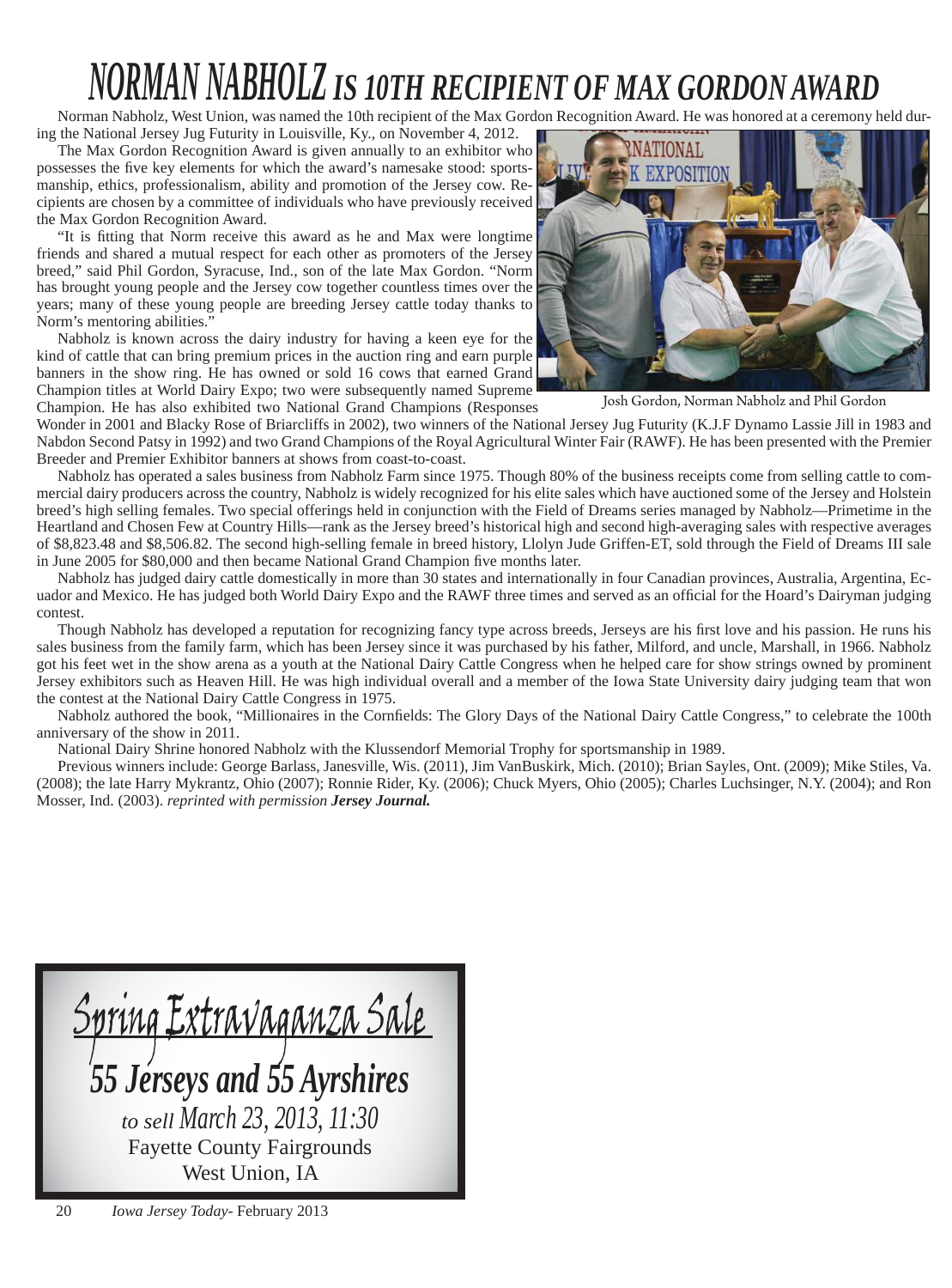## Maxwell Awards from Louisville

Jersey youth receiving national-level achievement, production and scholarship awards were honored November 3, 2012 in Louisville, Ky., by the American Jersey Cattle Association, Reynoldsburg, Ohio.

#### *National Jersey Youth Achievement Contest*

AJCA President Chris Sorenson, Pine River, Wis., (far left) and AJCA Executive Secretary Neal Smith (right right) (front row, seated) Cassandra Chittenden, Schodack Landing, N.Y., first; Cassandra Krull, Lake Mills, Wis., second; Natalie R. Sanders, Hilmar, Calif., third; Kelli Carstensen, Petaluma, Calif., fourth; (back row, standing) Kara Maxwell, Donahue, Iowa, fifth; Dylan Ellenburg, Morristown, Tenn.; Hanna Bachman, Ulysses, Penna., eighth; and Valery Silva, Beaver, Ore., tenth.

#### *National Jersey Youth Production Contest*



AJCA Executive Secretary Neal Smith (far left) The 20 highest-placing entries had an

m.e. average of 25,605—1,216—901 and a dollar value average of \$4,462.64. Awards were presented to (seated, from left) Kara Maxwell, Donahue, Iowa, first; Ryan Lawton, Newark Valley, N.Y.; McCalister Russell, receiving the award for brother Colin, Hilmar, Calif.; Tommy Allen, Reedsburg, Wis.; Tyler Kirchdoerfer, Cape Girardeau, Mo.; Jasmine Noteboom, Warwick, N.Y.; and Meagan Chittenden, Schodack Landing, N.Y.; and (back row, from left) Avery Lutz, Mocksville, N.C.; Nathan Lawton, Newark Valley, N.Y.; Cassandra Chittenden, Schodack Landing, N.Y.; Emily Jane Chittenden, Schodack

Landing, N.Y.; Tricia Jo Kirchdoerfer, Cape Girardeau, Mo.; Maxwell Chittenden, Schodack Landing, N.Y.; Amber Ettinger, Kinards, S.C.; and Clayton Kirchdoerfer, Cape Girardeau, Mo. At far right is AJCA President Chris Sorenson, Pine River, Wis.

 *2012 Pot O'Gold Production Contest*

Michael Kortus, Lynden, Wash., (seated, left) was the winner of the 2012 Pot O'Gold Production Contest and \$2,408.22 for Kilgus Finalist Gem-ET. Other Jersey youth receiving awards in the contest on November 3, 2012 were (seated, from left) Nathan Lawton, Newark Valley, N.Y.; Tricia Kirchdoerfer, Cape Girardeau, Mo.; Tyler Kirchdoerfer, Cape Girardeau, Mo.; Kara Maxwell, Donahue, Iowa; Clayton Kirchdoerfer, Cape Girardeau, Mo.; and (back row) Benjamin Colopy, Castile, N.Y.; Dore Baker, Wyoming, N.Y.; Ryan Lawton, Newark Valley, N.Y.; Tommy Allen, Reedsburg, Wis.; Korri Ann Briggs, Campbellsville, Ky.; and William Grammer, Sebring, Ohio. A total of 27 cows purchased by youth in the 2009 Pot O'Gold Sale were eligible for the production contest. The average m.e. production was 21,827—1,032—778 and the average dollar value





is \$3,815.61.

*William A. Russell Memorial Scholarship and Russell-Malnati Scholarship* Marilyn Malnati, Newberry, S.C., (center) presented the William R. Russell Memorial Scholarship to Kara Maxwell, Donahue, Iowa (left) and the Russell-Malnati Scholarship for Advanced Studies to Kelli Carstensen, Petaluma, Calif., at the Junior Banquet on November 3, 2012 in Louisville, Ky. Maxwell is a freshman at Iowa State University, while Carstensen is completing her senior year at California Polytechnic State University. Both were ranked in the top 10 of the 2011 National Jersey Youth Achievement Contest.*reprinted with permission Jersey Journal.*

### DLICKY HAS SUCCESS AT NATIONAL 4-H DAIRY JUDGING CONTEST

*Colin Zidlicky*, Cassidy Buddenberg, Karla Hageman, and Mariah Schmitt were awarded the 1st Place Overall Iwa Team. These members represented Iowa 4-H in October at the National 4-H Dairy Judging Contest during the World Dairy Expo. *4-H Dairy Judging Team placed 11th overall at the World Dairy Expo.* 

Top 10 Team Reasons:

- 1. Michigan, 677, coached by Domecq and Black
- 2. Minnesota, 677, coached by Scheffler and Pieper
- 3. Pennsylvania, 673, coached by Chad Dechow
- 4. New York, 661, coached by Doug Waterman
- 5. Wisconsin, 654, coached by Behling/ Grosenick/ Sloan
- 6. Maryland, 635, coached by Jessica Little
- 7. California, 632, coached by Donny Rollin
- 8. Ohio, 630, coached by Bonnie Ayars
- *9. Iowa, 628, coached by Lyons and Lovstuen*
- 10. Florida, 628, coached by Holcomb and Clements

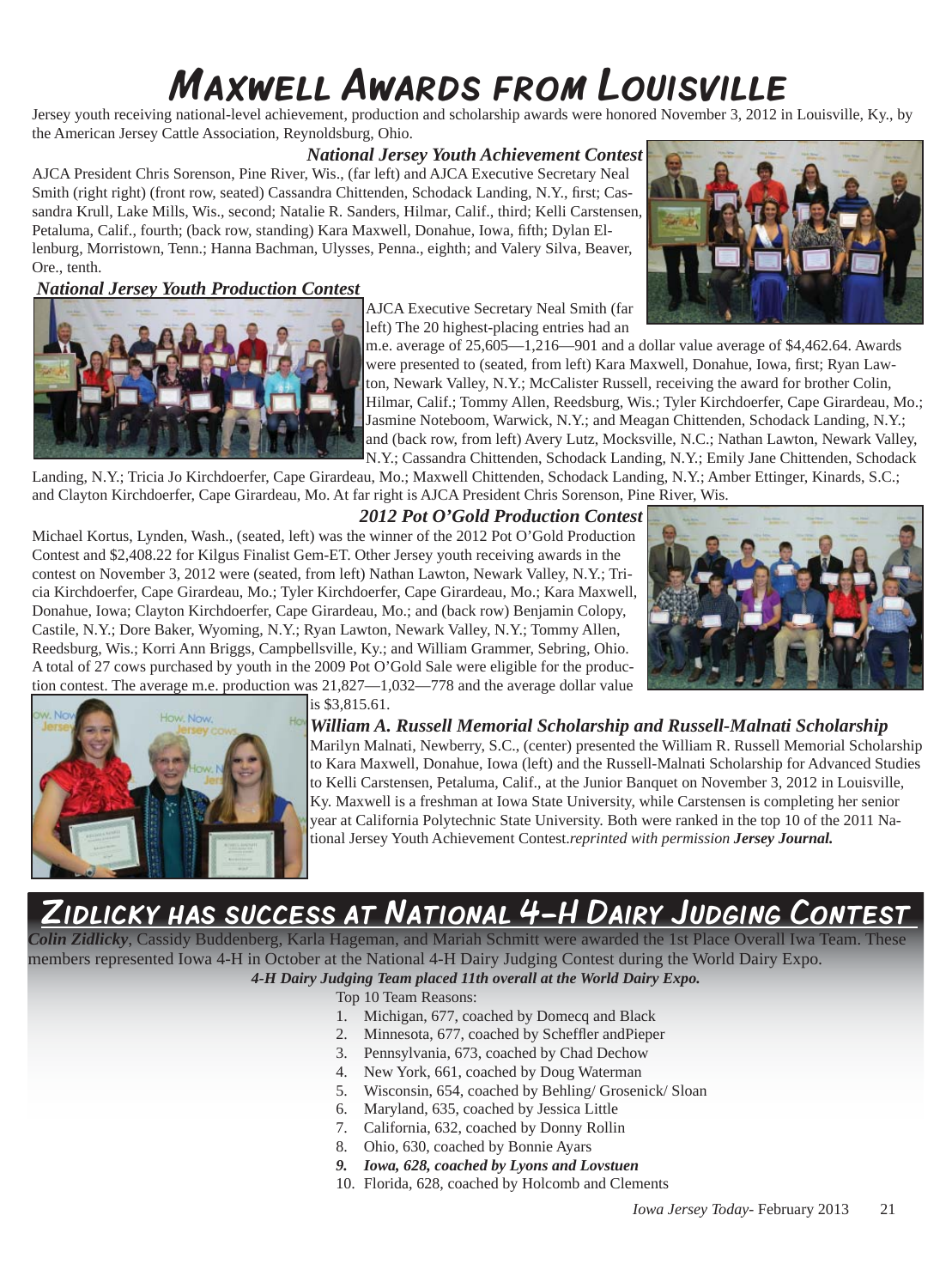## NICC Dairy Students Win at World Dairy Expo

Congratulations to Nick Duncanson (Lewiston, MN), Andrew Hornberg (Winona, MN), *Jake Mills* (Strawberry Point, IA) and Rachel Scott (Westgate, IA) on winning the Practical contest at World Dairy Expo in Madison, WI. This is the second time in three years that Northeast Iowa Community College has won this contest at the national level. The practical contest has students rank heifers on a combined system for phenotype (conformation) and genotype (pedigree) for both registered and commercial dairy operations. The students then orally defend their placings in

front of a panel of judges. The students also rate lactating cows on a linear 1-50 point scale for ten conformation traits. Three team members placed in the top ten nationally in the linear division Andrew Hornberg (4th), Rachel Scott (5th) and Jake Mills (8th) giving the team a placing of 2nd overall in linear.

The students also compete in a traditional dairy judging contest where they placed twelve classes of cows or heifers in the following breeds: Ayrshire, Brown Swiss, Guernsey, Holstein, Jersey, Milking Shorthorn and Red & White. The students then gave oral reasons on four of these twelve classes. Overall NICC placed 5th in this contest out of 15 other teams; just a couple points separated 3rd, 4th and 5th places. Two New York schools placed 1st and 2nd, followed by two-year programs at Wisconsin-Madison and Michigan State. NICC high individuals overall included Rachel Scott (6th) and Nick Duncanson (7th) both receiving All-American distinction. Rachel Scott also received honors placing as the 9th overall individual in oral reasons. In addition, the students collected numerous individual honors at World Dairy Expo:

• In addition to his 7th place individual overall finish at the expo, Nick

Duncanson won 2nd high individual in Milking Shorthorn, 3rd high individual in Brown Swiss and 6th high individual in Guernsey.

- Andrew Hornberg was also 3rd high individual in Holsteins and 6th high individual in Milking Shorthorns.
	- Jake Mills took the 2nd place high individual in the Holstein breed.
	- In addition to a 6th place finish overall as an individual and placing 9th overall in oral reasons, Rachel Scott earned a 2nd place individual



All proceeds raised from these items will fund future state and national Jersey sponsor requests

in the Brown Swiss breed and 4th place in Ayrshires. The team was coached by Dave Lawstuen, NICC dairy science fac-

ulty and chair of dairy operations, and Megan Kregel, Northeast Iowa Dairy Foundation coordinator.

*Above are Sponsor Taylor Weisensel with Ag Bag, Dave Lawstuen (coach), Jake Mills, Rachel Scott, Andrew Hornberg, Nick Duncanson and Megan Kregel (coach).*

## STORK-REPORT!

 *Lydia Claire* was born 7-6-12 to Justin and Jessica (Lang) Bloomberg, West Des Moines. She weighed 6 lb. 4 oz., was 18.5 inches long. Grandparents are Craig and Mary Lang. Great-grandpa Maynard Lang and uncles Dane and Cade Lang, all of Yarrabee Farms, Brooklyn, IA.

*McKynlie Paige* was born 11-26-12 to Corey and Amy Strottmann, Story City, IA. Grandpa is Ron Strottmann, Strottmann Jerseys, Readlyn.



*Reagan Sloan* was born 12-20-12 to Patrick and Carlena Gallagher, IOTA Farms, Decorah. She weighed 8 lbs and was 21.5 inches long. Grandparents are John and Mary Gallagher, Mabel, MN.

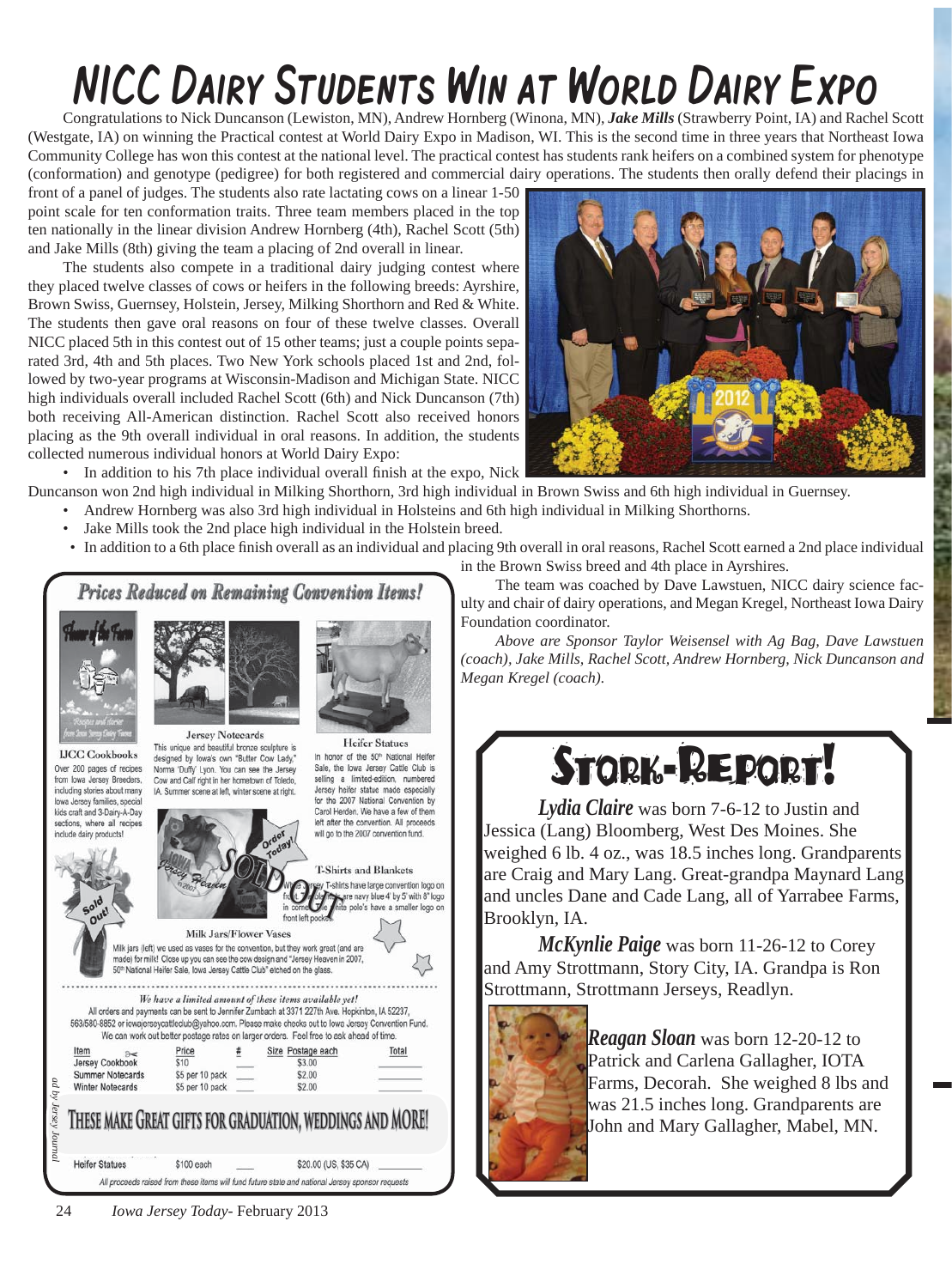# *Jersey Marketing Service to host The Prairieland Production Sale*

*Contact anyone below if you would like to consign or buy!*

## *May 11, 2013 West Union, IA Around 200 head to sell*

Jason Robinson, JMS Manager | 614.216.5862 Louie Cozzitorto, JMS Assistant Manager | 209.765.7187 Erica Davis, JMS Internet Marketing Coordin. | 614.361.9716 Chris Lundgren, AJCA/NAJ Area Representative | 614.313.5818 **USJerse** Londa Johnson, AJCA/NAJ Area Representative | 614.296.3621

**JMS Jersey Marketing Service** 

6486 E. Main Street, Reynoldsburg, OH 43068 614.322.4473 Sally Stine 614.322.4496 fax JMS@USJersey.com | http://JMS.USJersey.com

# Spring Extravaganza Sale- *Jersey highlights*

- 'Visionary' Sr. Calf- GJPI 216- Show Stopper! A Sr 2 Sells-*Gabys Applejack Rebekah* -Look out Viroqua!! Their hottest 2 yr old- fresh in Dec, milking in the 60's, *beautiful frame, terrific udder with all the chrome*!! Also 5 #1 embryos - dam Gabys Nirvana Abigail VG88 X Gabys Chronicle 200JE370- both parents over GJPI 200 next dam EX93 *from the Ambrosia cow family*! *Gaby Jersey Farm, Greeneville, TN*

- A 'Merchant' Sister to Best Begonia, *Lyon Jerseys*
- 1st place Sr Calf, 2012 Iowa St Fair Amazing Sr yearling for 2013, *Edgebrook Jerseys*
- Two nice-uddered 2 year olds and a springer due in May, *Kunde Jersey Farm*
- Outstanding Junior 2 year old- due in April, *Blake Bieber*
- Flashy 'Minister' 2 year old- milking well, many Excellent's in this phenomenal cow family! *Knapp Time Dairy*
- Four head, including a Sweet December calf, *Pat Gallagher*
- Pick of their 2 yr olds, *Hei-Bri Jerseys*
- Three Jr yearlings, 2 springers and a Sept calf- strength on all sides- *see ad*! *Schulte Bros*
- Two Jr 2 year olds, *Myron Arthur*
- Three including a 'Zuma' Yrling with a GJPI 202, a polled 'Valentino' with GJPI 188 and a fancy, early 'Irwin' Dec calf from 92pt dam, *Orthridge, Lancaster, WI*
- Fancy December calf, 'TBone' Pot of Gold heifer and a breeding age bull GJPI 229, *Cinnamon Ridge Dairy*
- A 'Critic' Summer yearling with GJPI 202, and another 'Critic' with CM\$ 511, *Trans Ova Genetics*
- A summer yearling 'Grand Prix' daughter of a 91pt Signature daughter of the 97pt' Veronica' herself !! Plus a PICK of FLUSH by 'Governor' out of the same cow! *Audrey & Hayley Souza, SD*
- Their BEST Sr 2- a 'Comerica' out of a 87pt 24,000 lb cow- 1447F, due March 1, SHOW-TIME! *Norse Star, WI*
- A fancy Sr Calf by 'Governor' X EX90 dam, *Joe Gibbs*
- A well grown showy Junior yearling, *Andy Buttles*
- A grand-daughter of Implus Belle, and nice Pot of Gold heifer, *Covington Jerseys*
- Two springers ready to milk! *Summit Farm*

26 *Iowa Jersey Today*- February 2013

- Pick of the farm- Showy Summer yearling and Jr. 2 due mid-June, *Holtz View Farms*

- An 'Iatola' out of an 86 pt Piedmont born 1-14-12. *She is really fancy*! A Tequila out of a 90 pt 'Gannon' born 4-21-11, *she is huge due to calve fi rst part of August*! *Ron Kaiser*

*Plus many exciting consignments from Lynn Lee, Mike Meyers, Wordens, Zidlicky and others.*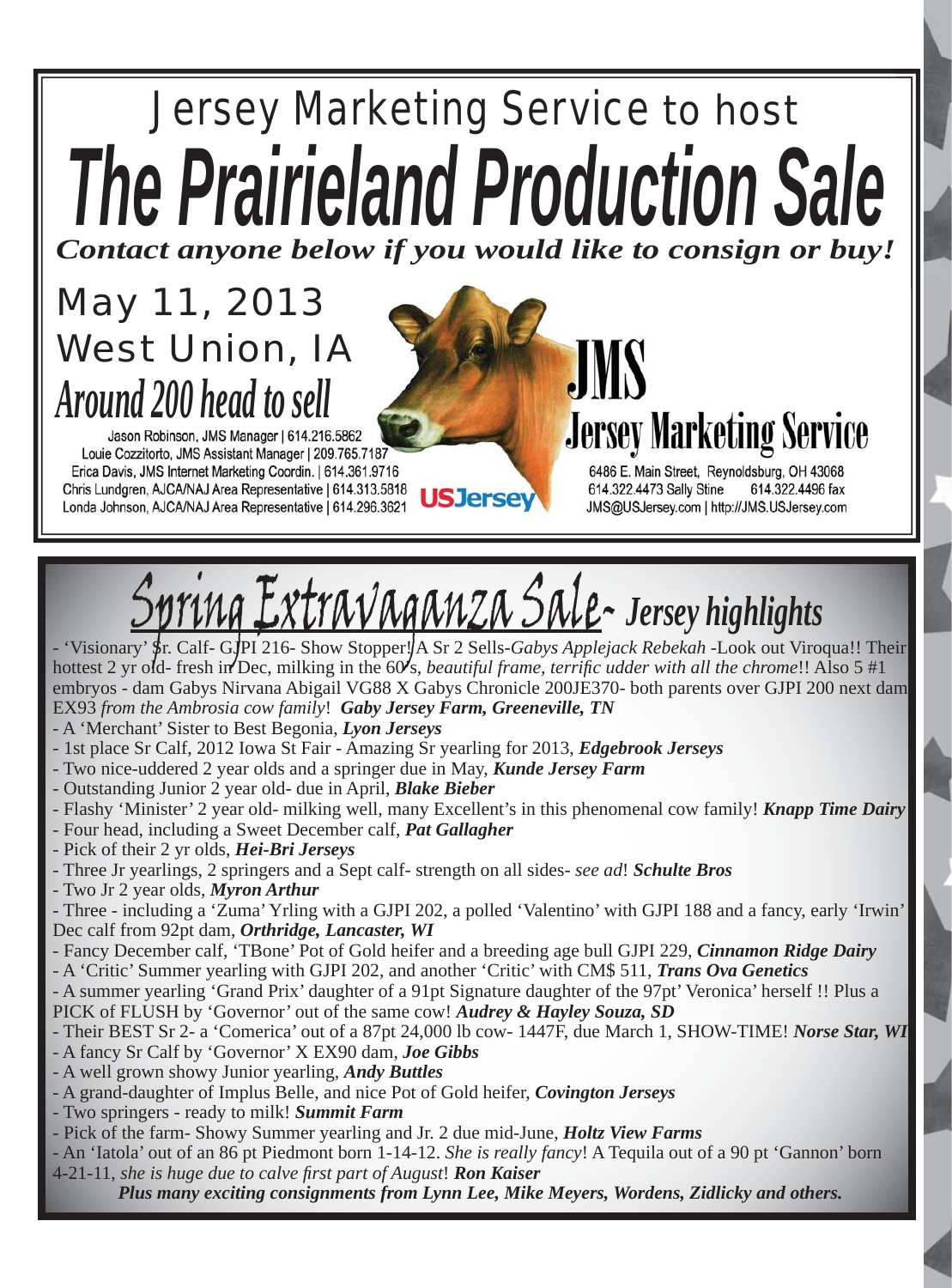## 10 Things I Wish I Had Known When I Was 18

*October 13, 2012 Reprinted with permission from justathoughtdevotionals.com*

A collection of random thoughts (in no particular order) that I have shared with graduating high school seniors over the years. Sound words of advice for all teens and young adults. Oh who am I kidding, it's sound advice regardless of your age. Enjoy… 10. It's alright to change your mind. Decisions are going to become increasingly more weighty and difficult as the years pass. Don't feel so pressured. It's alright to take your time and ask for help when making decisions.

9. Learning should be a way of living. Never, never, never stop learning. Yes, an education can be a pricey investment. But in time you will discover that it is well worth the cost, effort, and sacrifice.

8. Make the most of every opportunity. Life has no rewind button. You seldom get second chances with anything. Make it count!!! Give your best. Give your all. A life with no regrets is a life you will never regret.

7. I will not be a child anymore one of these days. Huh? Growing up means growing up. Stop making excuses. Stop blaming others. Stop expecting someone else to always clean up after you. Be accountable. Take responsibility. Develop in maturity.

6. Change is the one constant in life. Be flexible. Learn to adapt. Especially when it comes to yourself. You are still evolving. In so many ways you are just now entering the cocoon of who you will become.

5. Nothing of true, lasting value comes cheap. Sweat, blood, and tears are the purchase price of life's greatest treasures. If it costs nothing, it is unlikely that it will mean anything to you.

4. Choices and character are inseparable. "Got problems with the fruit? Take a look at the root," is what I always say. Never forget that who I am is what I will do. I am my words. I am my actions. Don't just be a character. Have character. Character counts. 3. Learn to laugh. Not everything is as serious as we like to think. Seriously. Give yourself and others plenty of margin and room for error. You will make mistakes. Pobody's nerfect. When it happens, get up, clean yourself off, and get moving forward again.

2. Given the choice between knowledge and wisdom… I'd pick wisdom. You can know everything and still fail a test. Knowing facts and information means nothing if you don't know what to do with what you know. Understand?

1. Life is unpredictable. Make sure your loved ones know that you love and care for them. Never assume they know. Use words and reinforce them with actions. Do it today. Today!

Well, that's it. The only thing I would like to add in closing is a quote from Mark Twain that says, "Sing like no one's listening, love like you've never been hurt, dance like nobody's watching, and live like its heaven on earth." Good words indeed...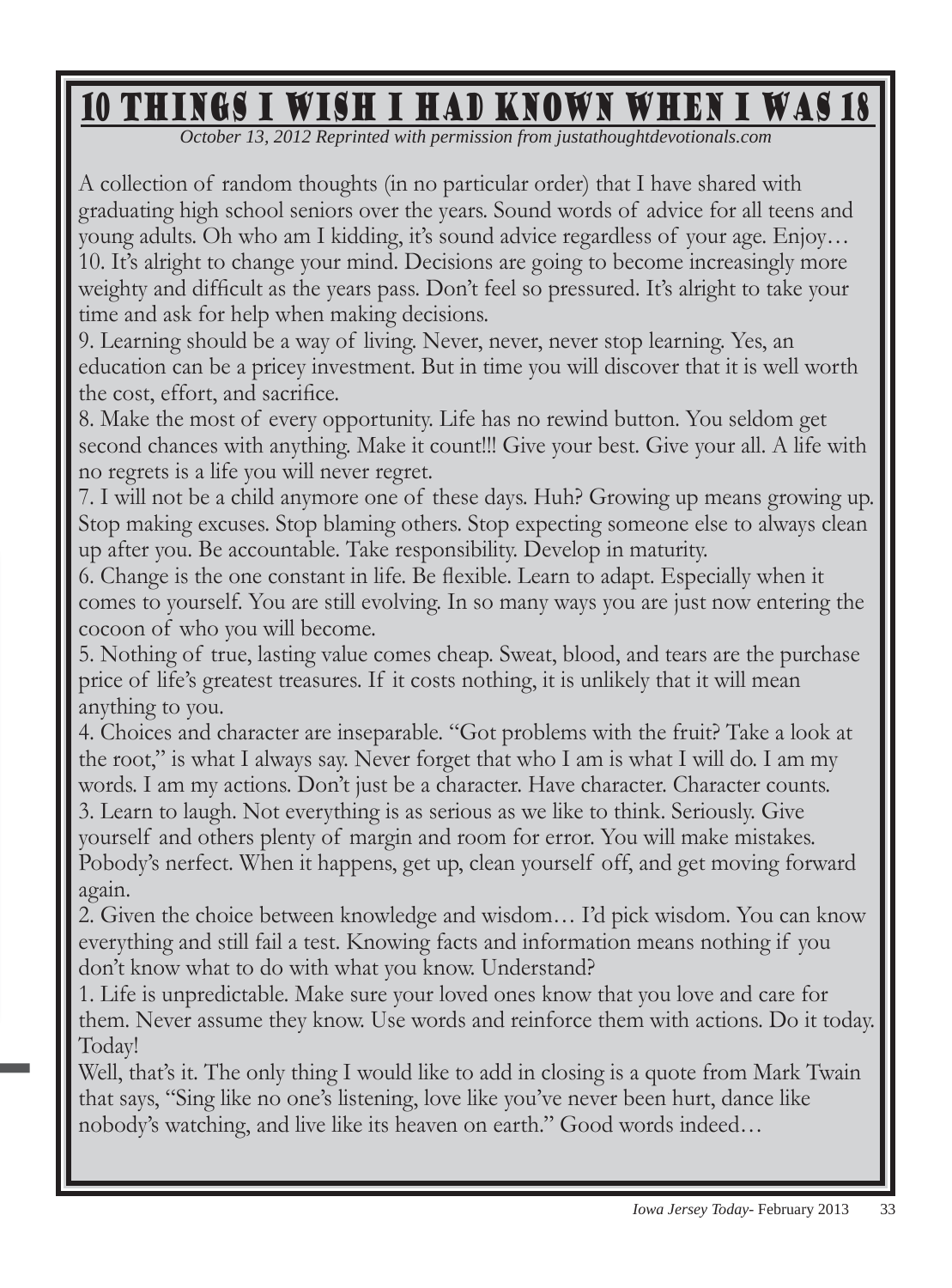## *2014 Iowa Open Jersey Show Judge Nomination form (please nominate 3)*

These nominations will go before the Nominating Committee and will be presented for VOTE at the MARCH 2nd MEETING. PLEASE RETURN TO: Jeff Holtz 563-652-4480, 24821 13th St. Maquoketa, IA 52060 or holtzviewfarms@yahoo.com

1. \_\_\_\_\_\_\_\_\_\_\_\_\_\_\_\_\_\_\_\_\_\_\_\_\_\_\_\_ 2. \_\_\_\_\_\_\_\_\_\_\_\_\_\_\_\_\_\_\_\_\_\_\_\_\_\_\_\_\_\_ 3. \_\_\_\_\_\_\_\_\_\_\_\_\_\_\_\_\_\_\_\_\_\_\_\_\_\_\_\_\_\_\_\_\_

ONE per paid IA Jersey Cattle Club Membership IJCC Member Signature

It's good for a child to lose as well as win. They must learn in life they are going to be up today and maybe down p tomorrow. Ruby Middleton Forsythe

A successful marriage requires falling in love many times, always with the same person. Mignon McLaughlin

Sometimes you have to tell yourself no so later you can tell yourself yes. Dave Ramsey

|                  |                           |                      | ັ                        |                         |           |       |       |                                                                                                                                                                                                                                                                                                                                                           |
|------------------|---------------------------|----------------------|--------------------------|-------------------------|-----------|-------|-------|-----------------------------------------------------------------------------------------------------------------------------------------------------------------------------------------------------------------------------------------------------------------------------------------------------------------------------------------------------------|
| <b>Last Name</b> | <b>First Name</b>         | <b>Junior Member</b> | <b>Address</b>           | <b>City</b>             | <b>ST</b> | Zip   | Phone | <b>Farm Name</b>                                                                                                                                                                                                                                                                                                                                          |
| <b>Bagge</b>     | <b>Brian and Nick</b>     |                      | 3142 225th St.           | Worthington             | IA        |       |       | Sandy Knoll Dairy                                                                                                                                                                                                                                                                                                                                         |
| Bierschenk       | Cary and Jennifer         | Zachary and Ally     | 6845 25th Avenue         | Van Horne               | IA        |       |       | <b>Biercrest Farms</b>                                                                                                                                                                                                                                                                                                                                    |
|                  | <b>Brandon and Andrea</b> | Colt                 | 8424 27th Ave NE         | Altoona                 | IA        | 50009 |       |                                                                                                                                                                                                                                                                                                                                                           |
| Cline            | Dennis and Cheryl         |                      | 2510 170th Avenue        | Decorah                 | IA        |       |       | Golden Dream Jerseys                                                                                                                                                                                                                                                                                                                                      |
| Cline            | Nathan and Abby           |                      | 1191 Old Stage Rd.       | Decorah                 | <b>IA</b> |       |       | Golden Dream Jerseys                                                                                                                                                                                                                                                                                                                                      |
| Cronin           | Pat and Janev             |                      | 20865 404th Ave.         | Huron                   | <b>SD</b> | 57350 |       | <b>Blarney Holsteins and Jerseys</b>                                                                                                                                                                                                                                                                                                                      |
| Dilly            | Mike and Brenda           |                      | 1371 290th St.           | Montour                 | IA        |       |       | <b>Edgebrook Jerseys</b>                                                                                                                                                                                                                                                                                                                                  |
| Durnan           | Steve and Jamie           |                      | 16898 A Ave.             | Elgin                   | <b>IA</b> |       |       | S-N-J Jerseys                                                                                                                                                                                                                                                                                                                                             |
| Fairbanks        | Doug and Jody             |                      | 20755 90th Street        | Anamosa                 | IA        | 52205 |       | Wapsi-Ana Swiss & Jerseys                                                                                                                                                                                                                                                                                                                                 |
| Gallagher        | John and Mary             |                      | 101 South Robert St.     | Mabel                   | MN        | 55954 |       |                                                                                                                                                                                                                                                                                                                                                           |
| Helmke           | Inga                      |                      | 22923 Birch Ave.         | Dumont                  | IA        |       |       |                                                                                                                                                                                                                                                                                                                                                           |
| Henderson        | Gene                      |                      | 808 West Delaware Street | Manchester              | IA        |       |       |                                                                                                                                                                                                                                                                                                                                                           |
| Horst            | Robert and Patricia       |                      | 16531 Grand Ave.         | <b>Bristow</b>          | IA        |       |       | Grand Central Jerseys, LLC                                                                                                                                                                                                                                                                                                                                |
| Horst            | Dr. Ronald & Marina       |                      | 5030 River Ridge Road    | Ames                    | IA        | 50014 |       | Grand Central Jerseys, LLC                                                                                                                                                                                                                                                                                                                                |
| Klemme           | Paul and Margaret         | Gabrielle            | 2761 Muddy Creek Lane    | Coralville              | <b>IA</b> |       |       |                                                                                                                                                                                                                                                                                                                                                           |
| Kregel           | Megan                     |                      | P.O. Box 400             | Calmar                  | <b>IA</b> | 52132 |       | NE Iowa Dairy Foundation                                                                                                                                                                                                                                                                                                                                  |
| McHone           | Larrv                     |                      | 5904 Valley Rd.          | Ames                    | IA        | 50014 |       |                                                                                                                                                                                                                                                                                                                                                           |
| Metzger          | Dana and Kary             |                      | 1632 Fir Ave.            | <b>Rock Rapids</b>      | IA        |       |       | Multi-Rose Jerseys, Inc.                                                                                                                                                                                                                                                                                                                                  |
| Metzger          | Marvin, Reed and Brett    |                      | 1636 Fir Ave             | Rock Rapids             | IA        |       |       | Multi-Rose Jerseys, Inc.                                                                                                                                                                                                                                                                                                                                  |
| Lang             | Eric                      |                      | 1842 400th Ave.          | <b>Brooklyn</b>         | <b>IA</b> | 52211 |       | Yarrabee Farms                                                                                                                                                                                                                                                                                                                                            |
| Lang             | Dane                      |                      | 1832 400th Ave.          | Brooklyn                | <b>IA</b> | 52211 |       | Yarrabee Farms                                                                                                                                                                                                                                                                                                                                            |
| Pflughaupt       | Jim and Carol             |                      | 966 Brown Ave.           | Central City            | IA        |       |       | Ja-Glo Jerseys                                                                                                                                                                                                                                                                                                                                            |
| Schantz          | Karen                     |                      | 17226 318th St.          | <b>Strawberry Point</b> | IA        |       |       |                                                                                                                                                                                                                                                                                                                                                           |
| Schuster         | Robert and Nancy          |                      | 1930 Bennettville        | Zwingle                 | IA        | 52079 |       |                                                                                                                                                                                                                                                                                                                                                           |
| <b>Sickles</b>   | Tom and Gloria            |                      | PO Box 176-224 E 5th St. | Readlyn                 | IA        | 50668 |       |                                                                                                                                                                                                                                                                                                                                                           |
|                  | Dale                      |                      | 821 Spruce St.           | Allison                 | IA        |       |       |                                                                                                                                                                                                                                                                                                                                                           |
|                  | Churchill<br>Thoreson     |                      |                          |                         |           |       |       | 52078 563-875-8520<br>52346 319-223-2036<br>52101 563-382-3517<br>52101 563-380-1588<br>50173 641-492-6131<br>52141 319-242-1029<br>50625 319-429-6845<br>52057 563-637-2900<br>50611 641-775-3285<br>52241 319-338-9002<br>51246 712-472-4435h<br>51246 712-472-3073M<br>52214 319-438-1460<br>52076 563-933-2232<br>50602 319-882-4275h or 319-267-2707 |

Wunder William and Beth 2215 Clark Ave. Ames IA 50010

*2013 Iowa Jersey Cattle Club Membership*